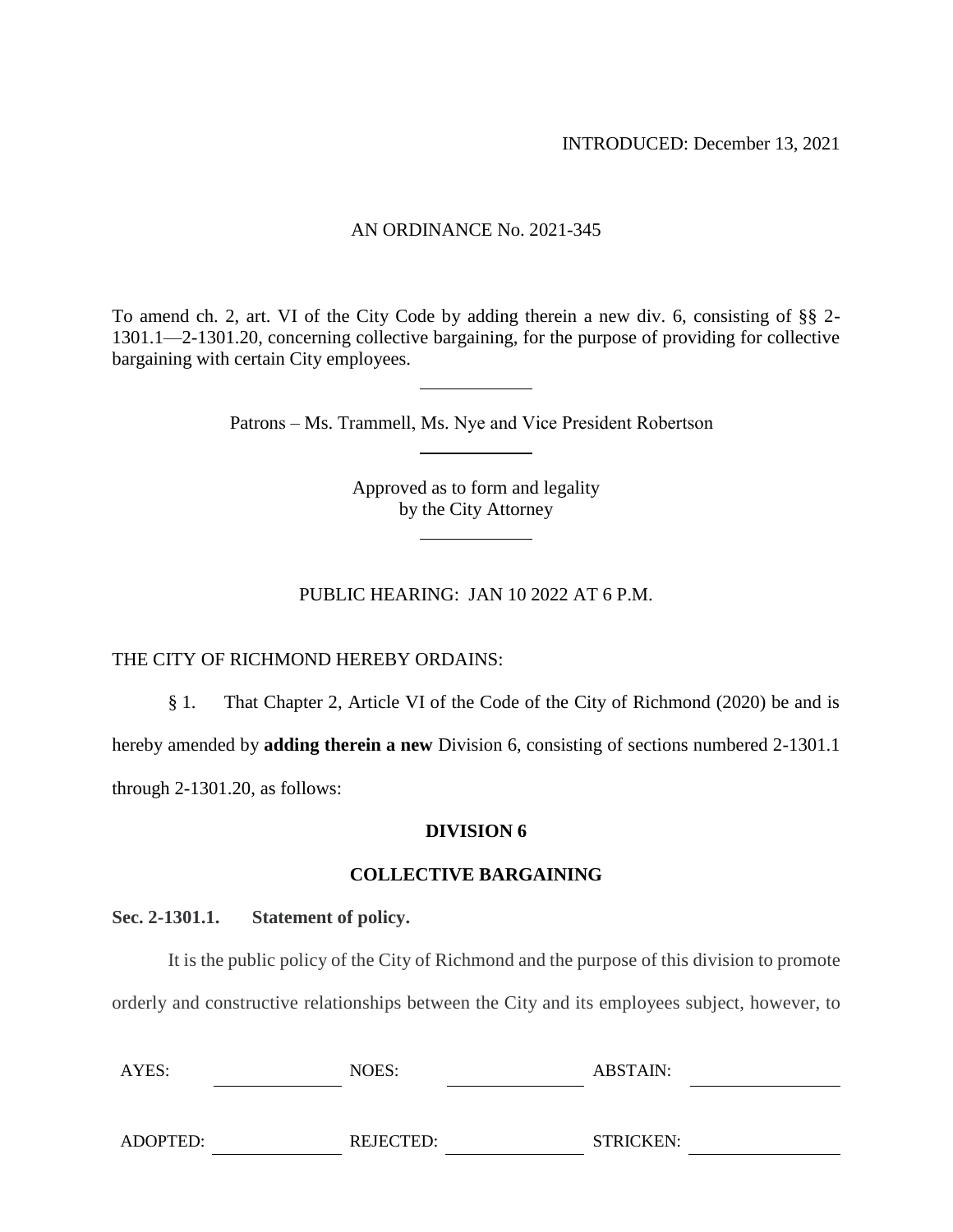the supreme right of the citizens of the City that their government provides for their health, safety, welfare, and the uninterrupted operations and functions of government. Because unresolved disputes between the City and its employees are detrimental to the public and to City employees, adequate means must be established for their speedy and effective resolution. Within the limitations required by the greater public interest, and recognizing that amicable relationships are required between the City and its employees, the City Council has determined that the overall policies set forth here may best be accomplished by (1) granting to City employees the right to organize and choose freely their collective bargaining representatives; (2) permitting the City to negotiate and bargain in good faith with employee organizations representing City employees and to enter into written agreements evidencing the result of such bargaining; and (3) establishing procedures to provide for the protection of the rights of the City, City employees and the public at large.

The Council establishes this policy with the intent that City employees enjoy the right to bargain collectively within parameters that promote a government that provides ethical, effective and efficient services that are responsive to the community and focused on improving quality of life through the services of well-qualified staff who value and work to actively promote policies (1) to achieve and maintain diversity, equity and inclusion in City government, and (2) to advance all things reasonably necessary to achieve organizational excellence, while at all times elevating principles of cooperation, ethics, honesty, initiative, and learning.

#### **Sec. 2-1301.2. Definitions.**

As used in this division, the following terms shall have the meanings ascribed to them in this section: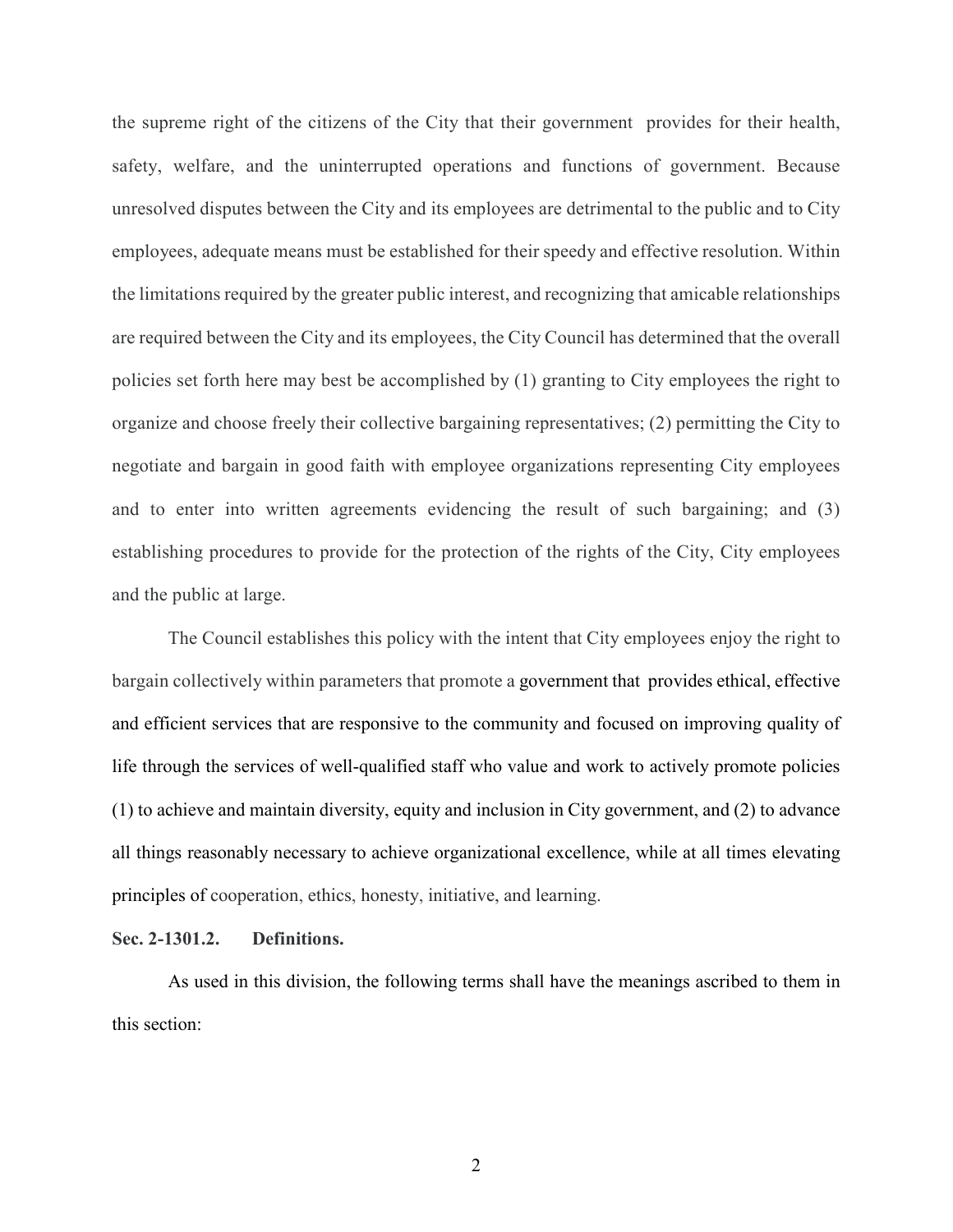*Administrative employee* means an employee whose primary duty is the performance of office or non-manual work directly related to or in furtherance of the management or general business operations and services of the City.

*Arbitration* means the procedure by which the City and an exclusive bargaining representative when involved in a labor-management dispute, as defined in this section, submit their differences to a third party for a final and binding decision subject to the provisions of this division.

*Benefits* means, for the purpose of this division, leave (including paid and unpaid, vacation, and holidays), insurance (including contributions and levels of coverage), general supplemental retirement plans, and police and fire retirement plans presently made available under City authority.

*City* means the City of Richmond acting through the Chief Administrative Officer or the Chief Administrative Officer's designee.

*Collective bargaining* means to perform the mutual obligation of the City, by its representatives, and the exclusive bargaining representative of employees in an appropriate bargaining unit to meet and negotiate in good faith at reasonable times and places regarding wages and benefits, as the term benefits is defined herein, hours, and other terms and conditions of employment, including procedures to resolve employee grievances with the good faith intention of reaching an agreement of no shorter duration than three years and remaining in effect until superseded by a new agreement.

*Collective bargaining agreement* means the written legal contract between the City and an exclusive bargaining agent representing the employees in a bargaining unit authorized by this division and resulting from collective bargaining as defined in this section.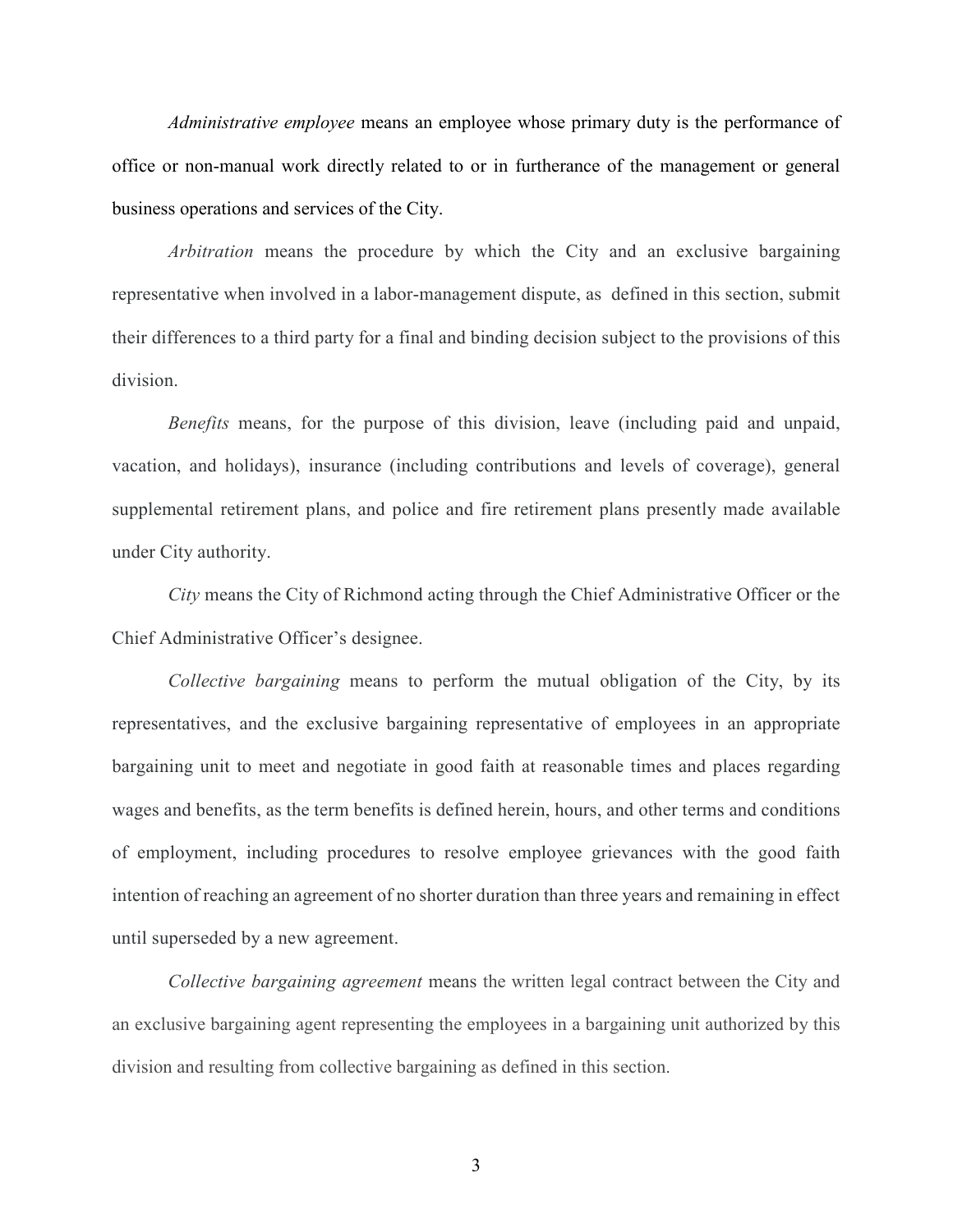*Confidential employee* means any employee who works in or for:

- (1) Directly for a member of the City Council;
- (2) Directly for the Mayor;
- (3) The Office of the City Attorney;

(4) The Department of Human Resources or other department or position in which the employee has authorized access to confidential City personnel files; or

(5) The Office of Management and Budget;

*Employee* means any employee of the City, except it does not include anyone who is:

- (1) An employee of the courts or of any officer elected pursuant to article VII, section 4 of the Constitution of Virginia;
	- (2) A confidential employee, as defined in this section;
	- (3) A managerial employee, as defined in this section;
	- (4) A supervisor, as defined in this section;
- (5) An intermittent, temporary or seasonal employee, as defined in this section;
	- (6) An intern or volunteer;
	- (7) A member of a board or commission, or other appointee of any public

body as defined by Virginia law; or

(8) An attorney whose responsibilities include providing legal advice to the City or performing legal research for the City as a client.

*Employee organization* means an organization in which employees participate, and that exists for the purpose, in whole or in part, of representing employees in collective bargaining concerning labor disputes, wages, hours, and other terms and conditions of employment.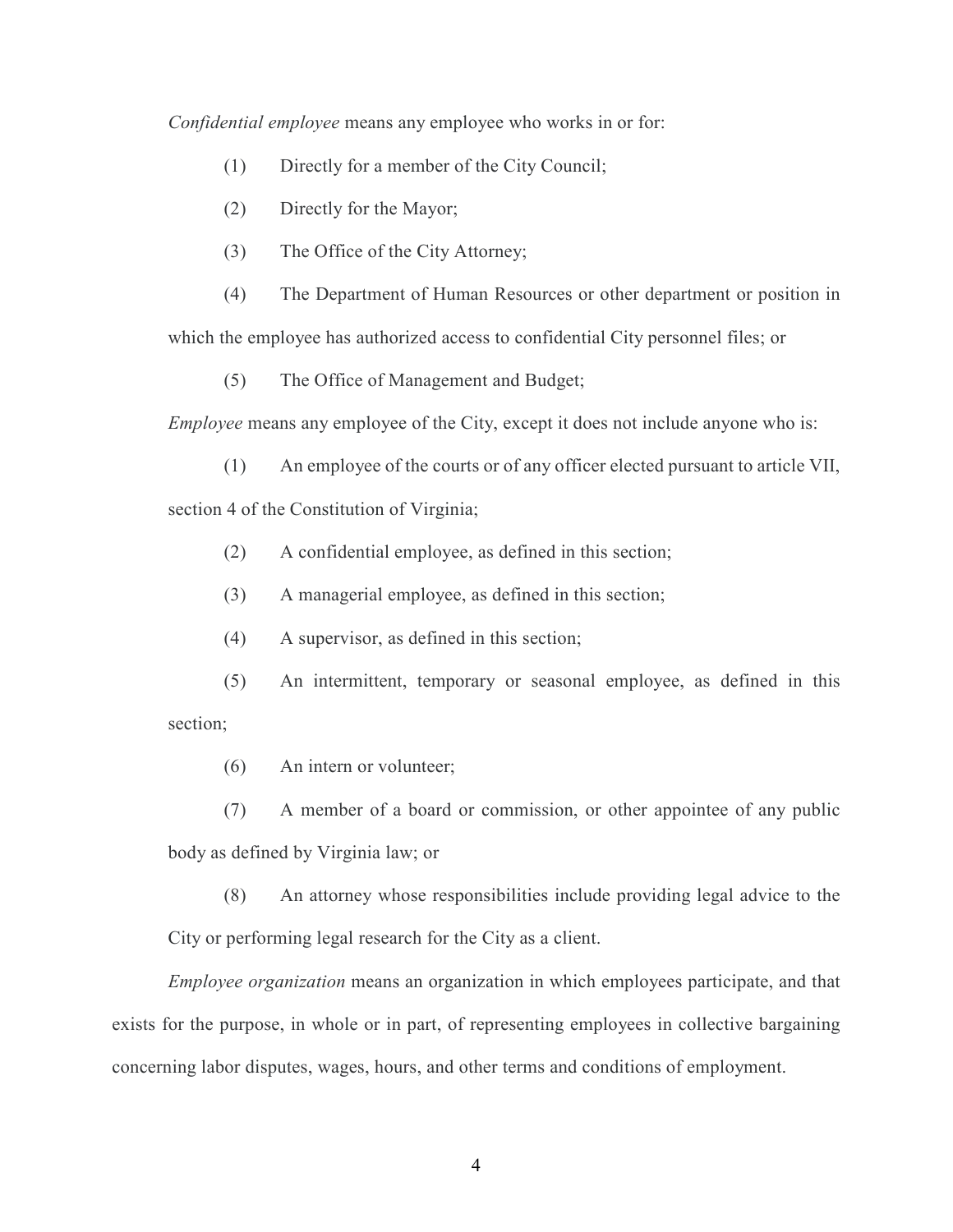*Exclusive bargaining representative*, *exclusive bargaining agent*, and *bargaining agent* mean the employee organization recognized by the City as the only organization to bargain collectively for all employees in a bargaining unit.

*Impasse* means the failure of the City and an exclusive bargaining representative to agree upon the terms of a first or successor collective bargaining agreement in the course of collective bargaining negotiations.

*Intermittent employee* means irregular or variably recurring, hourly employment that is less than full time in any calendar year.

*Labor-management dispute* means an action challenged as a prohibited practice under this division; a dispute as to the negotiability of subject matters; and question of eligibility of disputes for resolution by mediation or impasse arbitration. It shall not mean disciplinary or other adverse personnel actions within the meaning of Code of Virginia,  $\S$  15.2-1507(A)(1), as implemented by any personnel rules adopted pursuant to section 2-1265 or a grievance filed pursuant to a negotiated grievance procedure.

*Lockout* means any action taken by the City intended to interrupt or prevent the continuity of work properly and usually performed by employees for the purpose of coercing or intimidating employees in the exercise of their rights conferred by this division, or influencing their exclusive bargaining agents' positions in collective bargaining contract negotiations.

*Managerial employee* means any individual who:

(1) Has responsibility for a unit or sub-unit of a division of an agency or department;

- (2) Participates in the formulation of policy;
- (3) Is significantly engaged in executive or management functions;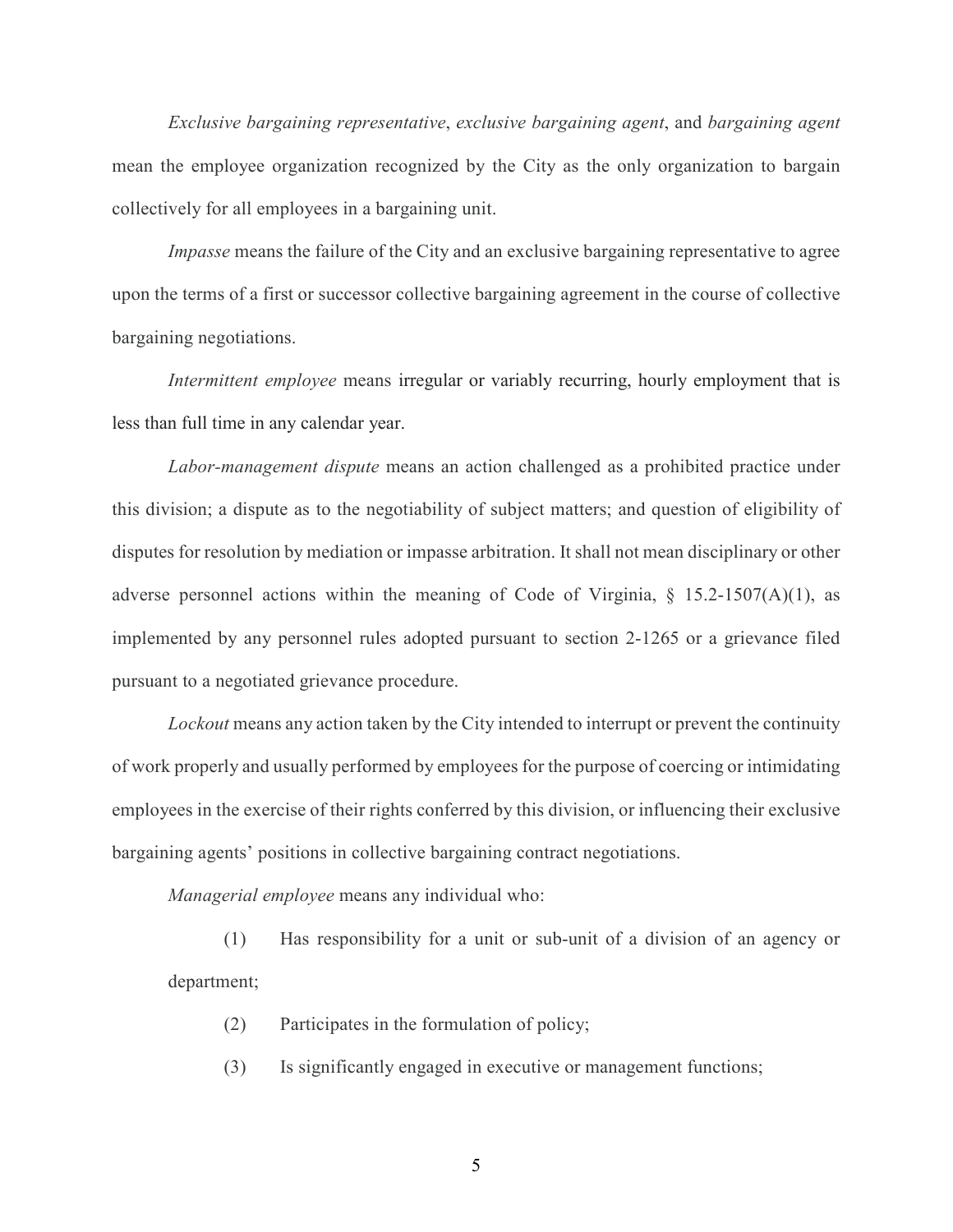(4) Is charged with the responsibility of directing the implementation of management policies, procedures or practices; or

(5) Is involved in administration of collective bargaining agreements or human resources or personnel decisions, including, but not limited to, staffing, reductions-in-force or layoffs, reorganizations, hiring, discipline, evaluations, pay, assignments, transfers, promotions or demotions.

*Mediation* means an effort by a neutral, third-party chosen under the terms of this division to assist confidentially in resolving an impasse, as defined in this section, arising in the course of collective bargaining between the City and the exclusive bargaining agent of a bargaining unit, or the first step prior to arbitration of a labor-management dispute other than a prohibited practice claim or charge.

*Professional employee* means an employee exempt from the Fair Labor Standards Act.

*Seasonal employee* means an employee who is hired into a position for which the customary annual employment is three (3) months or less and for which the period of employment begins each calendar year in approximately the same part of the year, such as summer or winter, for reasons related to work demands that arise during those parts of the year.

*Supervisor* means any individual who customarily and regularly devotes a majority of work time to supervision of two or more employees and has authority to hire, transfer, suspend, layoff, recall, promote, demote, discharge, assign, evaluate, reward or discipline other employees, or adjust grievances, or effectively to recommend any such actions. With respect to the Department of Fire and Emergency Services, "supervisor" includes all personnel at the rank of battalion chief or above. With respect to the Department of Police, "supervisor" includes all personnel at the rank of captain or above.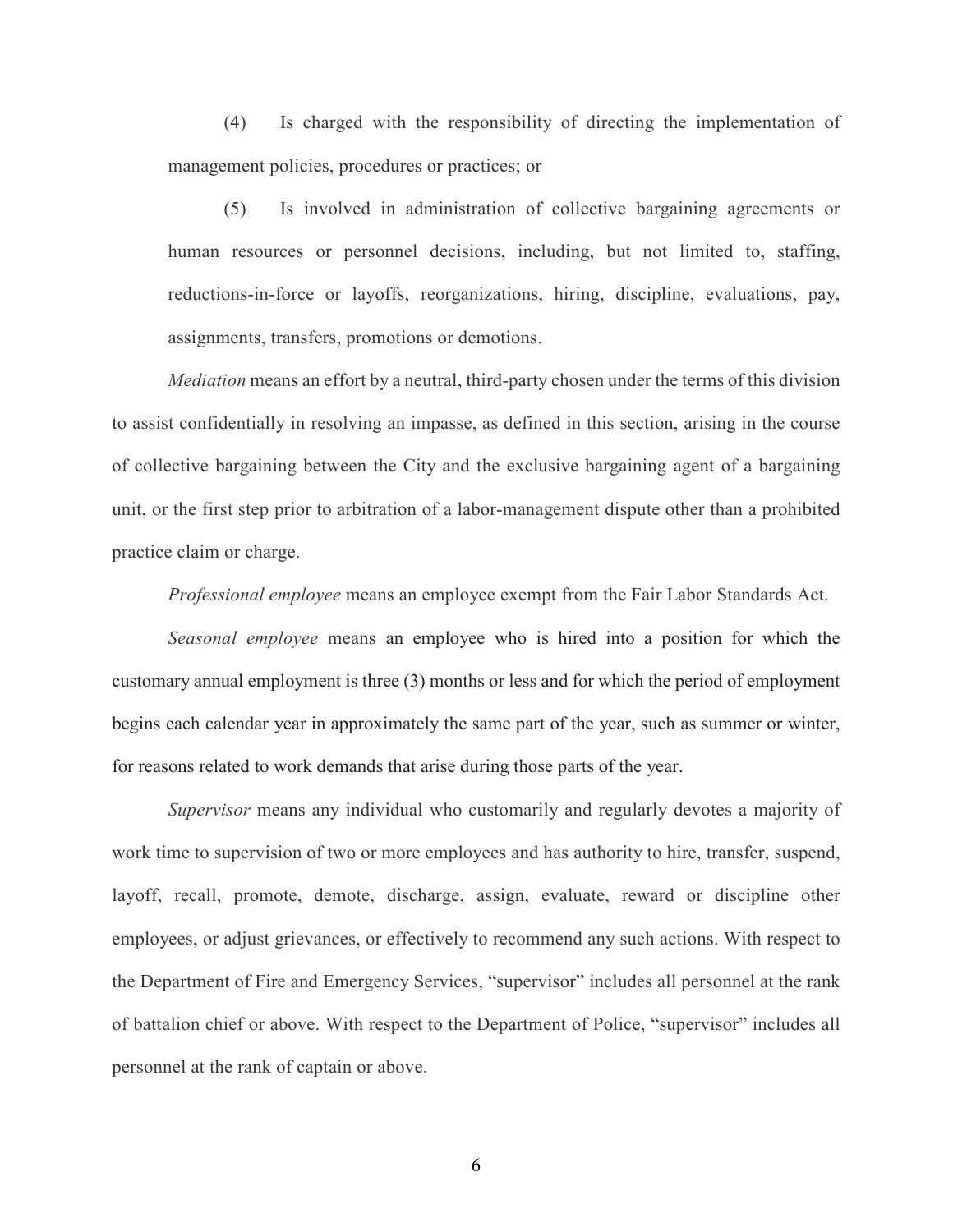*Strike* means any strike or willful refusal to perform the duties of an employee's employment that would be deemed to terminate that employee's employment pursuant to Code of Virginia, § 40.1-55.

*Technical employee* means an individual whose work requires a combination of basic scientific or technical knowledge and manual skill that can be obtained through specialized postsecondary school education or through equivalent on-the-job training.

*Temporary employee* means an individual who is employed for not more than 180 days in a 24-month period.

#### **Sec. 2-1301.3. Employee rights.**

(a) Employees shall have the right to organize, form, join, assist, and pay dues or contributions to employee organizations, to bargain collectively through an exclusive bargaining representative of their own choosing, and to engage in other concerted activities for the purpose of collective bargaining or other mutual aid and protection insofar as such activity is not inconsistent with this division or prohibited by any other applicable law. Employees shall also have the right to refrain from any or all such activities.

(b) A collectively bargained agreement provision that violates the rights of employees set forth in this section shall be void. A collectively bargained agreement provision that establishes a time period for the exercise of an employee right set forth in this section shall not violate this section. The City and each employee organization will refrain from any intimidation, coercion, or harassment of employees who choose to exercise their rights under this division.

**Sec. 2-1301.4. City's rights and authority.**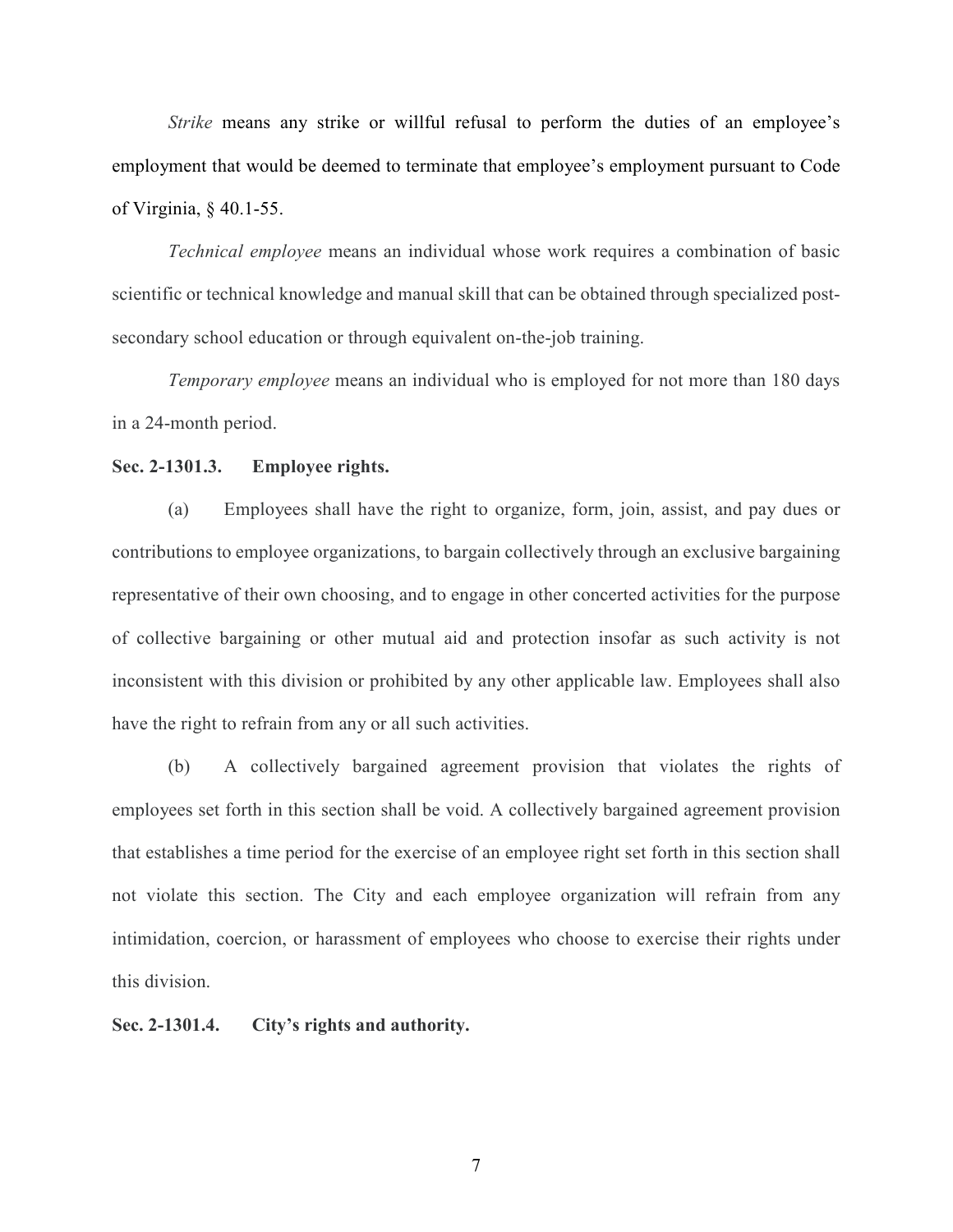(a) To the extent not inconsistent with a collective bargaining agreement, the City retains exclusive rights including, but not limited to, the rights:

(1) To determine the type and scope of work to be performed by City employees, and the manner in which services are to be provided;

(2) To direct the work of employees and determine the number of employees to perform any work or service, provided, however, that the City does have the obligation to negotiate with the exclusive bargaining representative over the number of employees used to perform any work or services if such decision has an impact on the safety of employees;

(3) To hire, promote, transfer, assign, retain, classify and schedule all employees and to suspend, demote, discharge, or take other disciplinary action against employees in accordance with applicable law and regulations;

(4) To relieve employees from duties by layoff or other reduction-in-force due to lack of work, changed working conditions or requirements, budget limitations or for other reasons in the City's reasonable business judgment and not prohibited by law;

(5) To introduce new, or different services, methods, equipment, or facilities;

(6) To contract for, expand, reduce, sell, transfer, convey, eliminate or change in any way the operations of general government, as well as any department, office or part thereof;

(7) To establish and change standards of behavior or performance, staffing levels, job qualifications and job descriptions;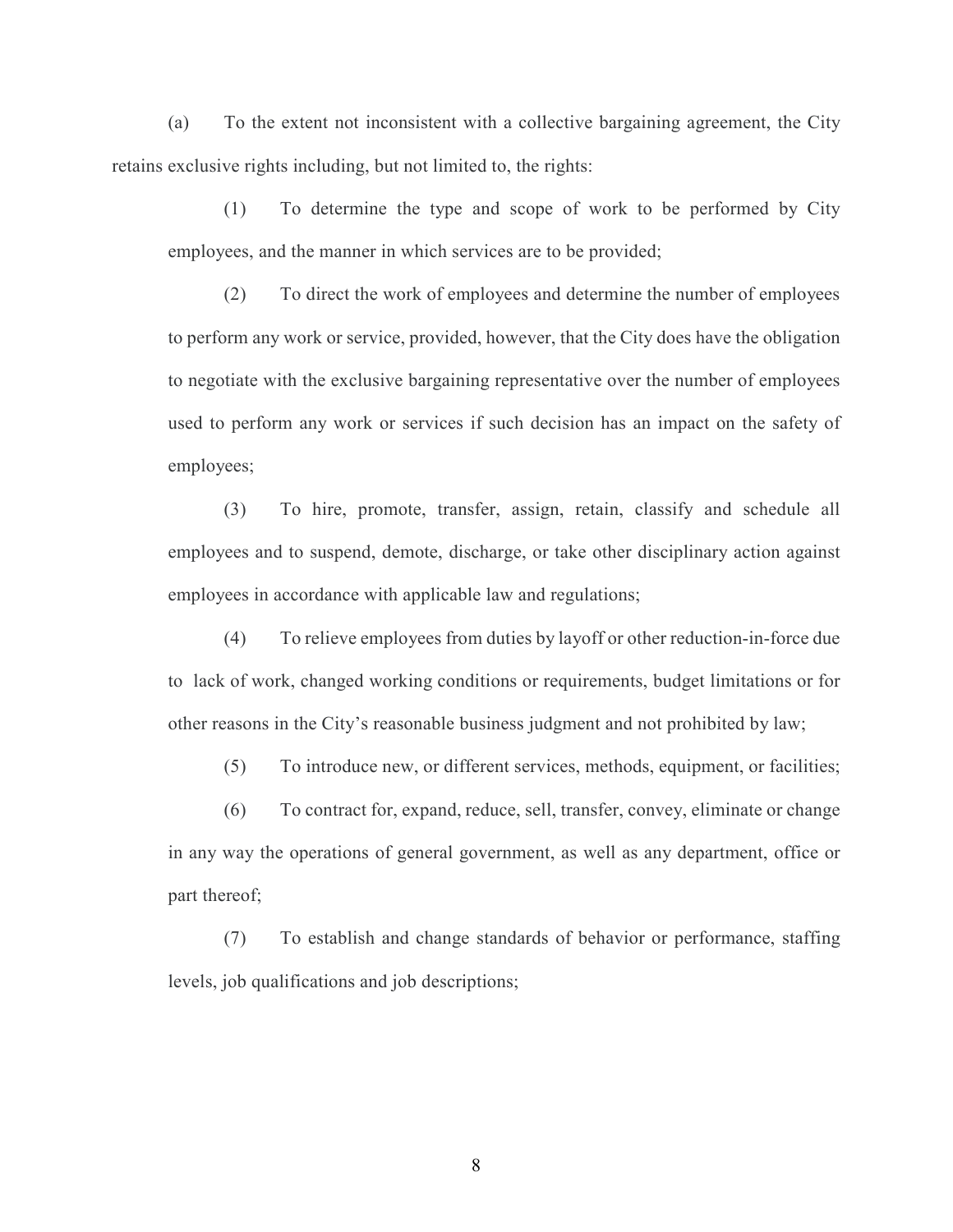(8) To determine the kind, type, location and use of City-owned equipment or facilities, provided that the City does not require use or operation of unsafe equipment or the unsafe operation of equipment;

(9) To maintain the efficiency and integrity of the operations entrusted to the City;

(10) To do all things reasonable and necessary to carry out the mission of the City; and

(11) To retain the ability and authority to continue to implement its administrative regulations in the management of probationary employees.

(b) Notwithstanding the provisions of any collective bargaining agreement, the City retains the right to take whatever actions may be necessary to carry out the City's mission during emergencies declared by officials having legal authority to declare emergencies. If such actions result in specific alleged breaches of an applicable collective bargaining agreement, those disputes will be subject to the dispute resolution process set forth in the applicable collective bargaining agreement.

(c) In accordance with Code of Virginia, § 40.1-57.2 and other applicable law, nothing in this division, any provision of this division or the terms of any collective bargaining agreement shall impair or restrict the authority of the City Council to establish its budget and appropriate funds in its discretion. Any collective bargaining agreement reached under this division shall be subject to the appropriation of funds by the City Council. The City shall not negotiate as to matters controlled or preempted by any federal or state constitutional provision, law, rule or regulation.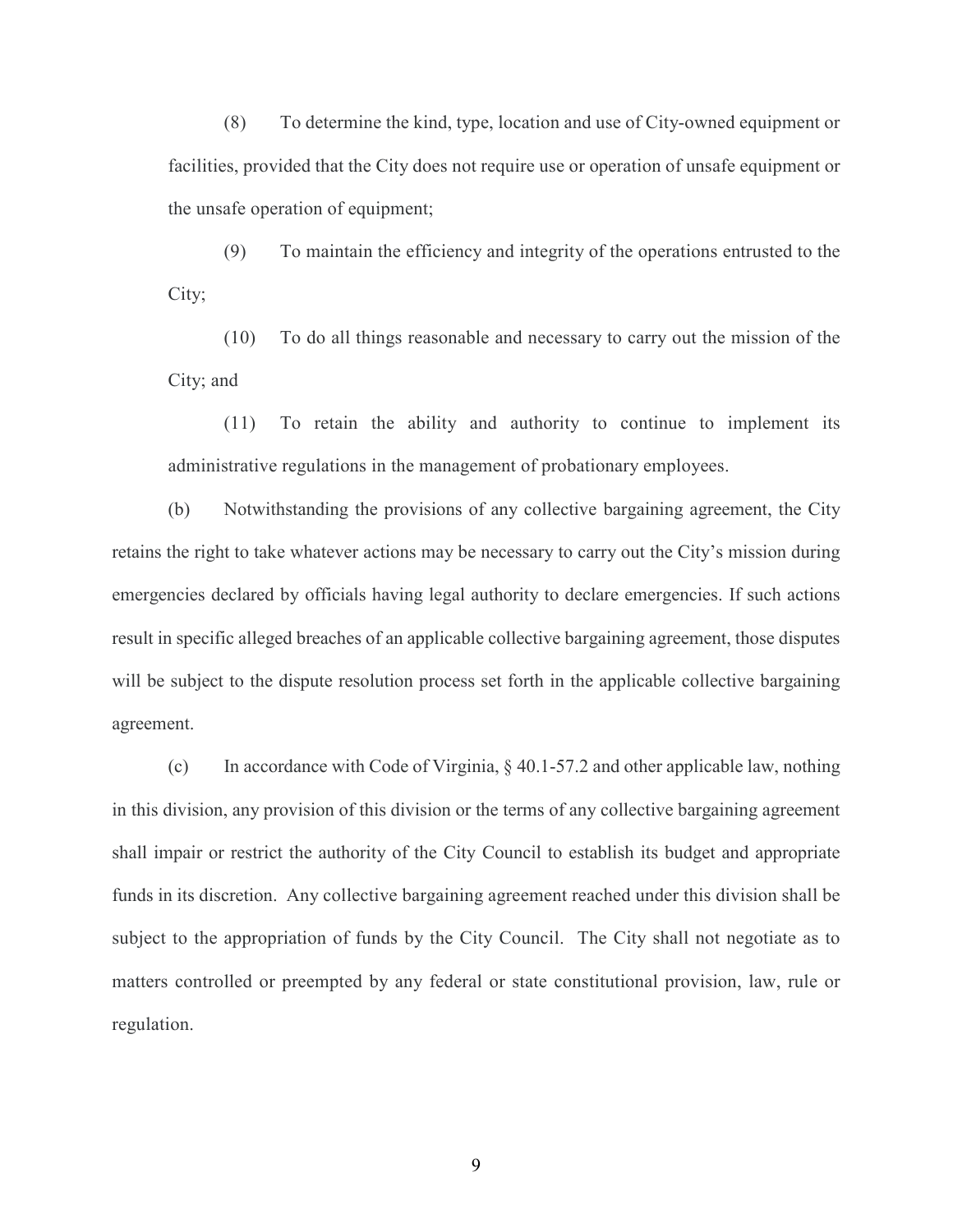## **Sec. 2-1301.5. Employee activity on official work time; use of City communication systems.**

(a) Solicitation of support, membership, or dues, or engaging in any other union activities is not permitted when any of the employees involved are on duty except as lawfully may be provided in a collective bargaining agreement entered into under this division.

(b) In the absence of a collective bargaining agreement or a provision in such an agreement governing employee labor relations activity on official time, any employee representing an employee organization that has been recognized as an exclusive bargaining agent in the negotiation of an agreement under this division shall be authorized official time in amounts reasonable for such purposes, including attendance at impasse resolution proceedings.

(c) City electronic communication systems shall not be used to conduct intraemployee organization business or activities, or employee organizing activity, unless provided for by negotiated collective bargaining agreement provisions.

#### **Sec. 2-1301.6. Bargaining units.**

The City shall recognize only the following bargaining units for the purposes of collective bargaining:

(1) *Police.* The police employees' bargaining unit shall consist of all sworn employees of the Department of Police.

(2) *Fire and Emergency Services.* The fire and emergency services employees' bargaining unit shall consist of the uniformed fire and emergency services employees, including fire marshals.

(3) *Labor and Trades.* The labor and trades employees' bargaining unit shall consist of eligible classes of employees associated with maintenance and skilled crafts, i.e., job classes of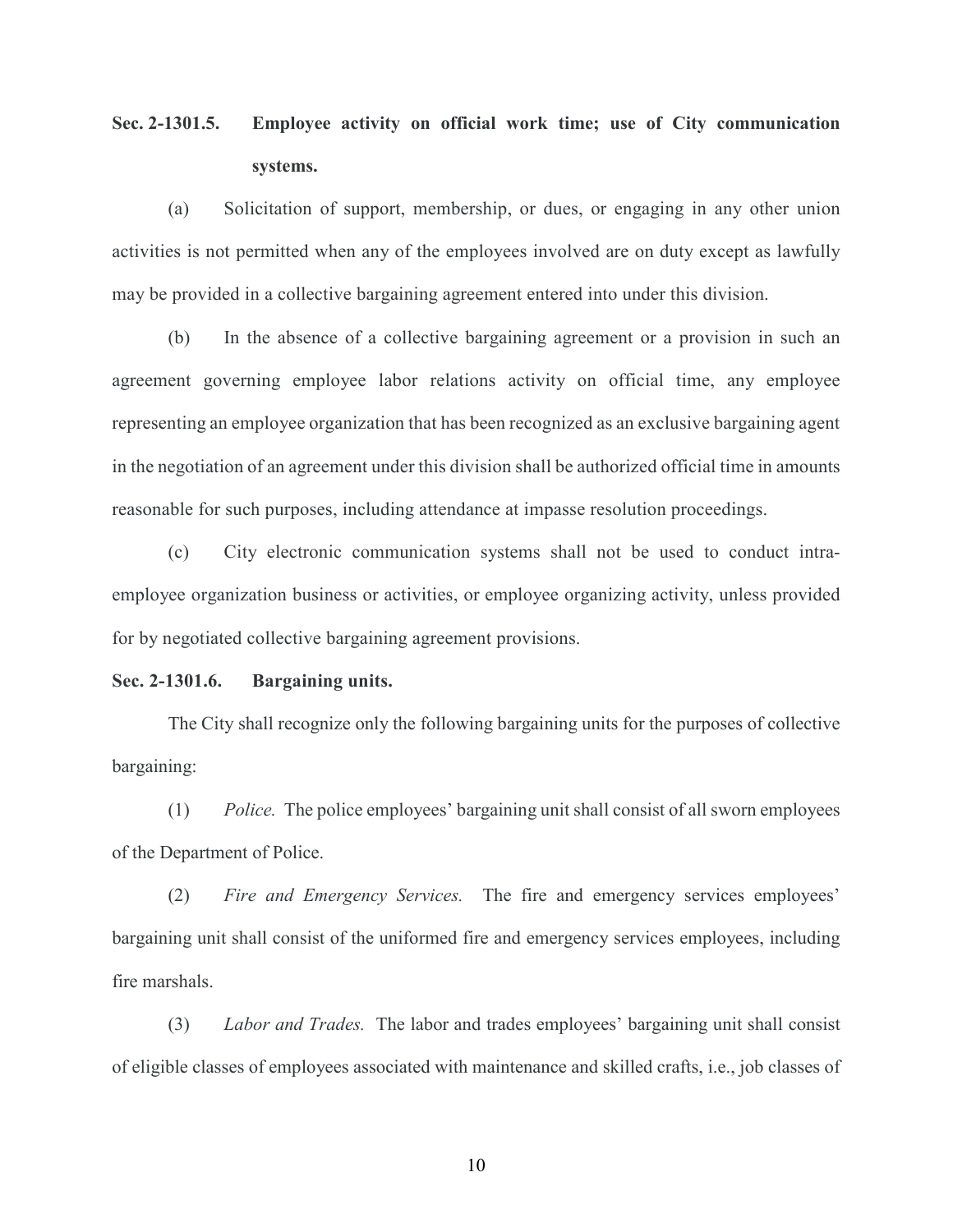workers performing duties that result directly in the comfort and convenience of the general public, or contribute to the maintenance of capital assets, land and infrastructure of the City.

(4) *Professional.* The professional employees' bargaining unit shall consist of nonsupervisory and non-managerial employees within the definition of "professional employee" as set forth in section 2-1301.2.

(5) *Administrative and Technical.* The administrative and technical employees' bargaining unit shall consist of non-supervisory and non-managerial employees who are administrative employees or technical employees or who perform office support work and who are not confidential employees.

#### **Sec. 2-1301.7. Labor relations administrator.**

(a) A labor relations administrator, referred to in this division as the "administrator," shall be selected and appointed in the manner set forth in subsection (c) of this section to effectively administer this division as it governs exclusive bargaining representative selection, certification and decertification procedures, labor-management disputes as defined in section 2-5-68, and choice of mediators or arbitrators as needs arise under this division or under any collective bargaining agreement.

(b) The administrator must be experienced as a neutral in the field of labor relations, and must not be a person who, because of vocation, employment, or affiliation, can be categorized as a representative of the interest of the City or any employee organization, including an exclusive bargaining agent for a bargaining unit permitted under this division.

(c) The selection of the administrator will be conducted through competitive negotiation for nonprofessional services as provided in chapter 21 of this Code. Proposals will be evaluated by a panel that will consist of an equal number of City representatives and either (i)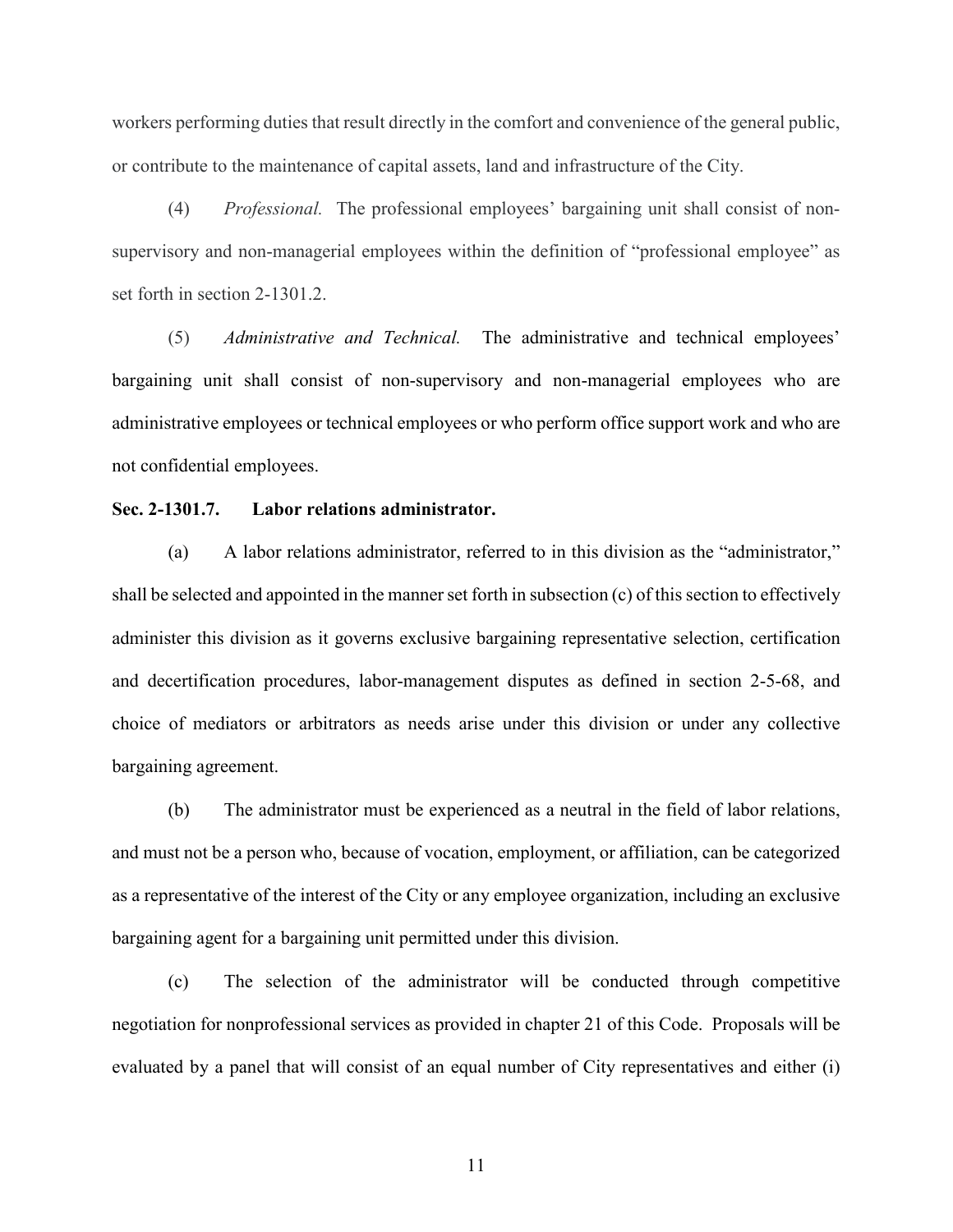representatives of those employee organizations that have notified the Chief Administrative Officer of their interest in representing bargaining units permitted by this division, if no bargaining agents have been recognized at the time the selection process begins or (ii) representatives of the bargaining agent for the bargaining unit permitted by this division. The panel shall evaluate and rank all proposals and recommend up to the three highest-ranked offerors for presentation to the City Council for approval. The City Council shall approve one of the offerors presented to the City Council as the administrator.

(d) The administrator's services shall be subject to termination by mutual agreement of the Chief Administrative Officer and a majority of the exclusive bargaining agents of the bargaining units permitted by this division, and with approval by the City Council by resolution.

(e) If the administrator dies, resigns, becomes disabled, or otherwise becomes unable or ineligible to continue to serve within six months of initial appointment, the administrator vacancy shall be filled as provided in subsection (c).

(f) An administrator appointed under this section may be reappointed as provided in subsection (c).

(g) The terms of payment for the services of the administrator shall be paid as specified by contract with the City entered into pursuant to Chapter 21 of this Code.

(h) The administrator shall:

(1) Hold and conduct elections for certification or decertification pursuant to the provisions of this division and issue the certification or decertification, or cause these actions to occur.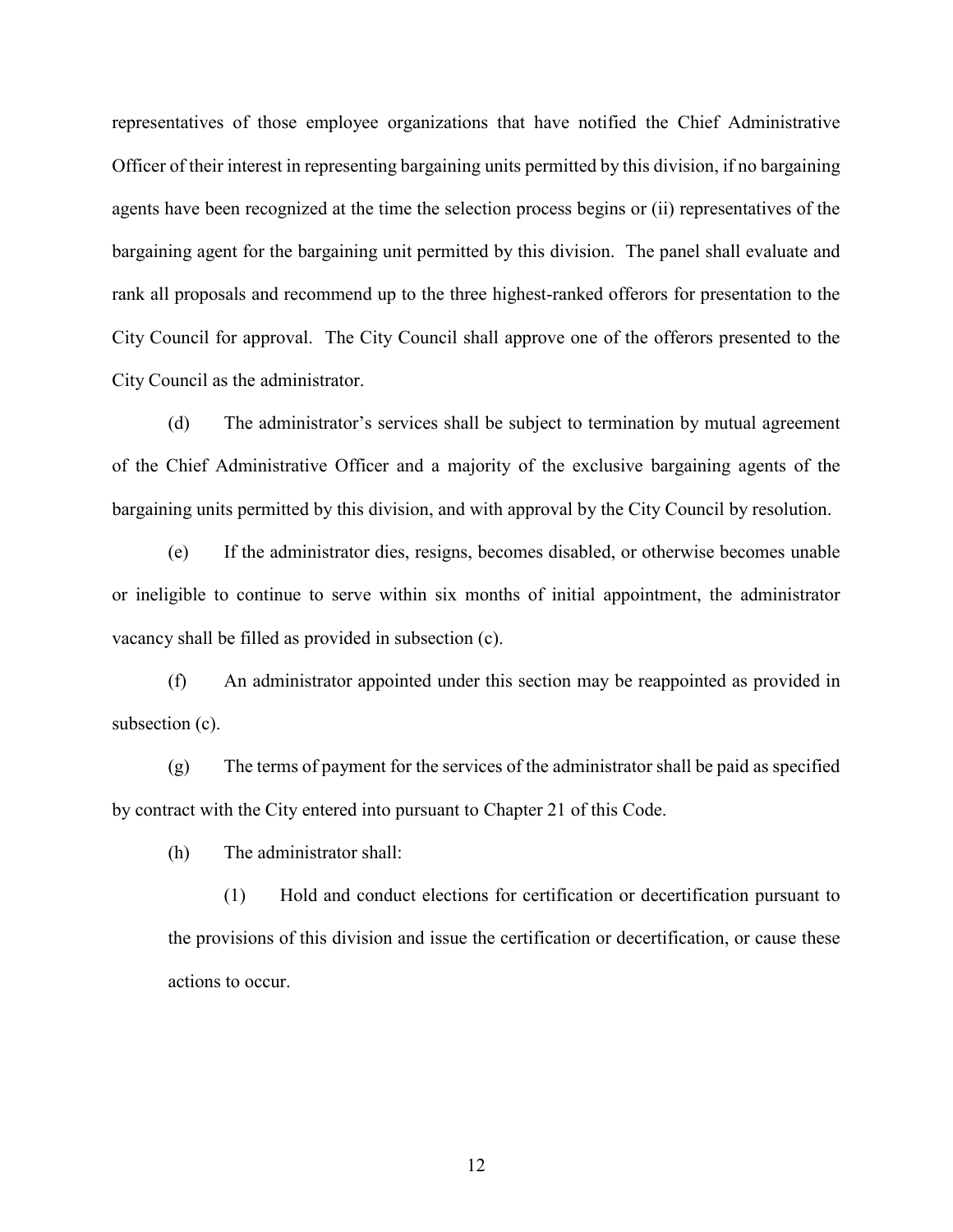(2) Request from the City or an employee organization, and the City or such organization shall provide, any relevant assistance, service, and data that will enable the administrator to properly carry out duties under this division.

(3) Hold hearings and make inquiries, administer oaths and affirmations, examine witnesses and documents, take testimony and receive evidence, and compel by issuance of subpoenas the attendance of witnesses and the production of relevant documents in proceedings within the responsibility of the administrator under this division.

(4) Investigate and attempt to resolve orsettle, pursuant to this division, charges of either the City or an employee organization engaging in prohibited practices as defined in this division. However, if the City and a certified representative have negotiated a labormanagement dispute resolution procedure, the administrator must defer to that procedure to resolve any dispute that properly may be submitted to the procedure, absent a showing that the deferral results in the application of principles contrary to this division. The administrator must defer to the procedures in Code of Virginia, §§ 9.1-300—9.1-304 and 9.1-500—9.1-507, and any other procedure required by the Code of Virginia.

(5) Determine unresolved issues of employee inclusion in or exclusion from the bargaining units permitted under this division.

(6) Obtain any necessary support services and make necessary expenditures in the performance of duties, subject to appropriation.

(7) Determine any issue regarding the negotiability of any collective bargaining proposal.

(8) Exercise any other powers and perform any other duties and functions specified in this division of an administrative nature.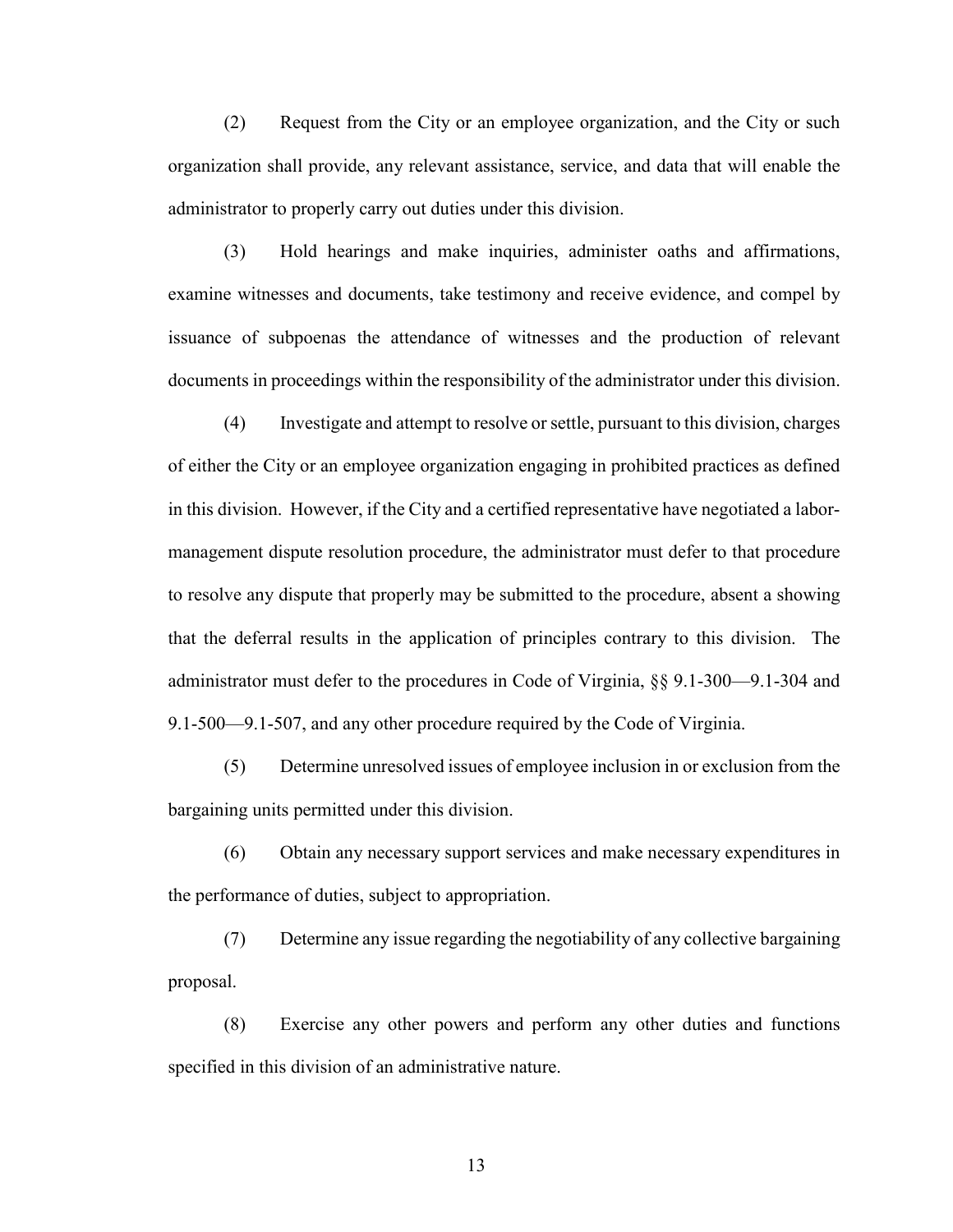#### **Sec. 2-1301.8. Recognition of exclusive bargaining agent.**

(a) A bargaining agent shall be the exclusive representative of all employees in an appropriate bargaining unit described in section 2-1301.6 if the employee organization is selected by a majority of the employees voting in the bargaining unit in an election conducted pursuant to this division and rules and procedures adopted by the administrator.

(b) In the event that more than one employee organization files a request for recognition or for election within ten calendar days after a first request for recognition or for election has been filed, an election to select an exclusive bargaining agent shall be held under the rules and procedures adopted by the administrator. If an employee organization receives a majority of the votes cast by the employees voting in an appropriate bargaining unit, it shall be recognized by the City as the exclusive bargaining agent, provided, however, that the Chief Administrative Officer or an employee organization may file exceptions to the election with the administrator alleging that there has been misconduct which has affected the outcome of the election, and the City need not recognize the employee organization pending the resolution of any process to review those exceptions. Any cost of such election shall be shared equally by the parties involved.

(c) "Administratively acceptable evidence" to support a petition for certification within the meaning of Code of Virginia, § 40.1-57.2(C) for certification or decertification under this division may consist of a combination of membership cards or a membership roster, evidence of dues payment, or other evidence of bargaining unit employees' desire to be represented by an employee organization for collective bargaining purposes. An authorization that satisfies the Uniform Electronic Transactions Act (Code of Virginia, §§ 59.1-479—59.1- 497), including, without limitation, electronic authorizations and voice authorizations, shall be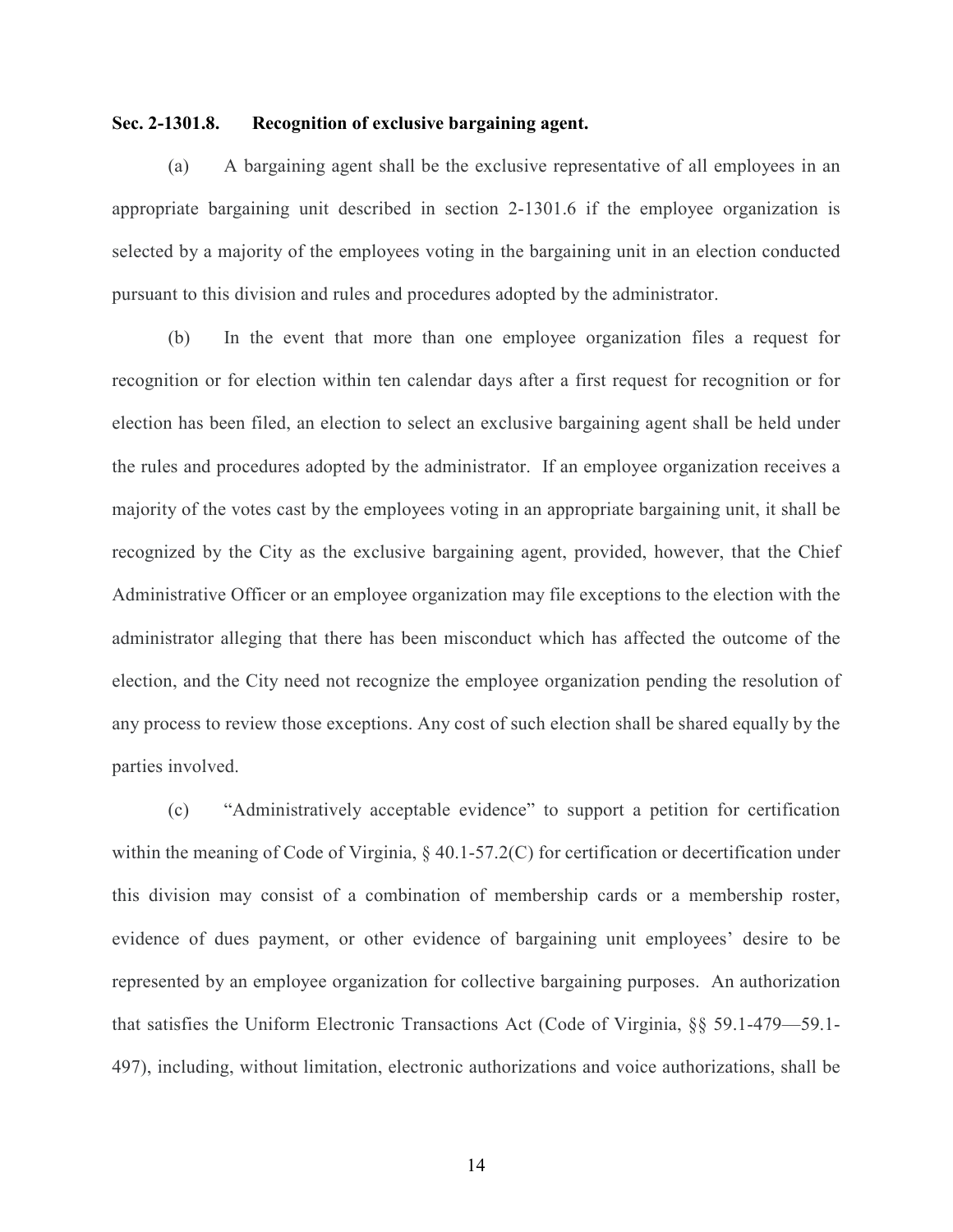valid for employees' authorization for representation for purposes of a petition filed by a labor organization for exclusive representation. The determination by the administrator of the sufficiency of a showing of majority support or for a representation election shall not be subject to challenge by any person or employee organization or by the City.

#### **Sec. 2-1301.9. Request for election.**

(a) An employee organization may request an election be held by submitting a petition for an election to the administrator who shall notify the Mayor pursuant to its rules and procedures. The petition must represent a showing of interest by at least 30 percent of the employees in a bargaining unit permitted by this division.

(b) Any additional interested employee organization must submit a petition of intervention to the administrator, which must be accompanied by a showing of interest by 30 percent of the employees in the appropriate bargaining unit within ten days of notice of the pending election.

(c) An election under this division shall be held within 45 days after written notice to all parties of the determination by the administrator of a valid petition for election in accordance with guidelines established by the administrator. If an employee organization receives a majority of the valid ballots cast by the employees in a permitted bargaining unit, it shall be recognized by the City as the exclusive bargaining agent, unless and until the administrator certifies a different organization or otherwise decertifies the bargaining agent in accordance with rules set forth in this section. In an election in which none of the choices on the ballot receives a majority, a runoff election shall be conducted in which the ballot shall provide for a selection between the two choices or parties receiving the highest and second highest number of ballots cast in the election. However, the City or the employee organization may file exceptions with the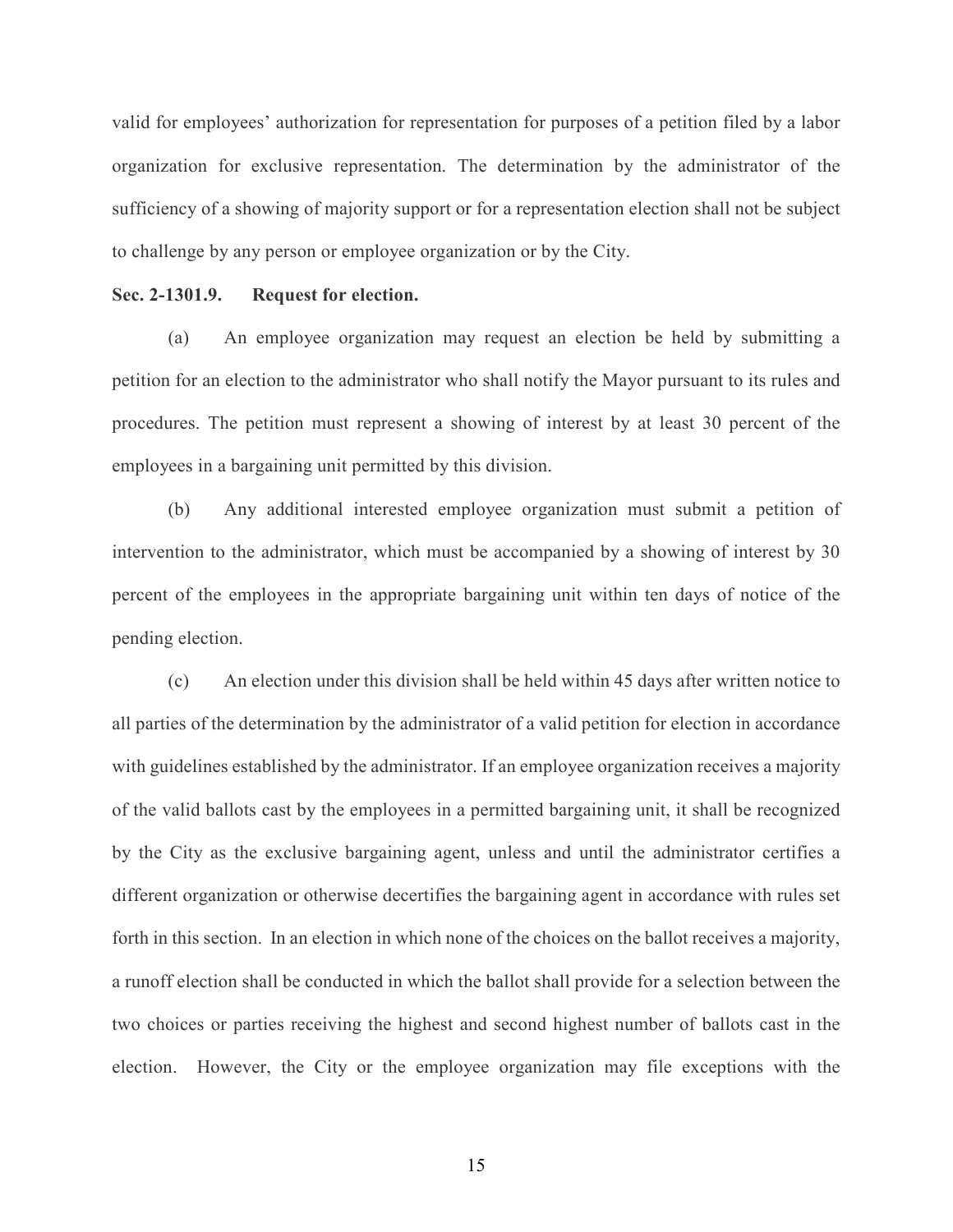administrator in accordance with its rules, and the City will not recognize the employee organization pending the resolution of any process to review those exceptions.

(d) Nothing in this division shall require or permit an election in any bargaining unit within 12 months after a previous election has resulted in the recognition of an exclusive bargaining representative or a determination that the employees choose no representation in such bargaining unit.

(e) No party shall have an advantage over the other in gaining access to employees during organizational or representation campaign activity. Unless there is a recognized bargaining representative, interested employee organizations will receive the same access to bargaining unit employees as is currently provided to outside organizations under City policies and practices for facility use and attendance at any meeting of such organizations under these circumstances is voluntary and open to all prospective bargaining unit employees.

#### **Sec. 2-1301.10. Decertification.**

(a) Recognition of an employee organization as the exclusive bargaining agent for a bargaining unit permitted by this division shall continue only so long as such organization satisfies the requirements of this division.

(b) If a petition for decertification of a recognized exclusive bargaining agent is presented to the administrator showing that at least 50 percent of the employees in the bargaining unit no longer want the employee organization to be their bargaining agent, then the administrator shall hold an election pursuant to section 2-1301.9.

(c) A petition for decertification of a recognized exclusive collective bargaining agent in an appropriate unit may be filed in a 30-day period between the one hundred eightieth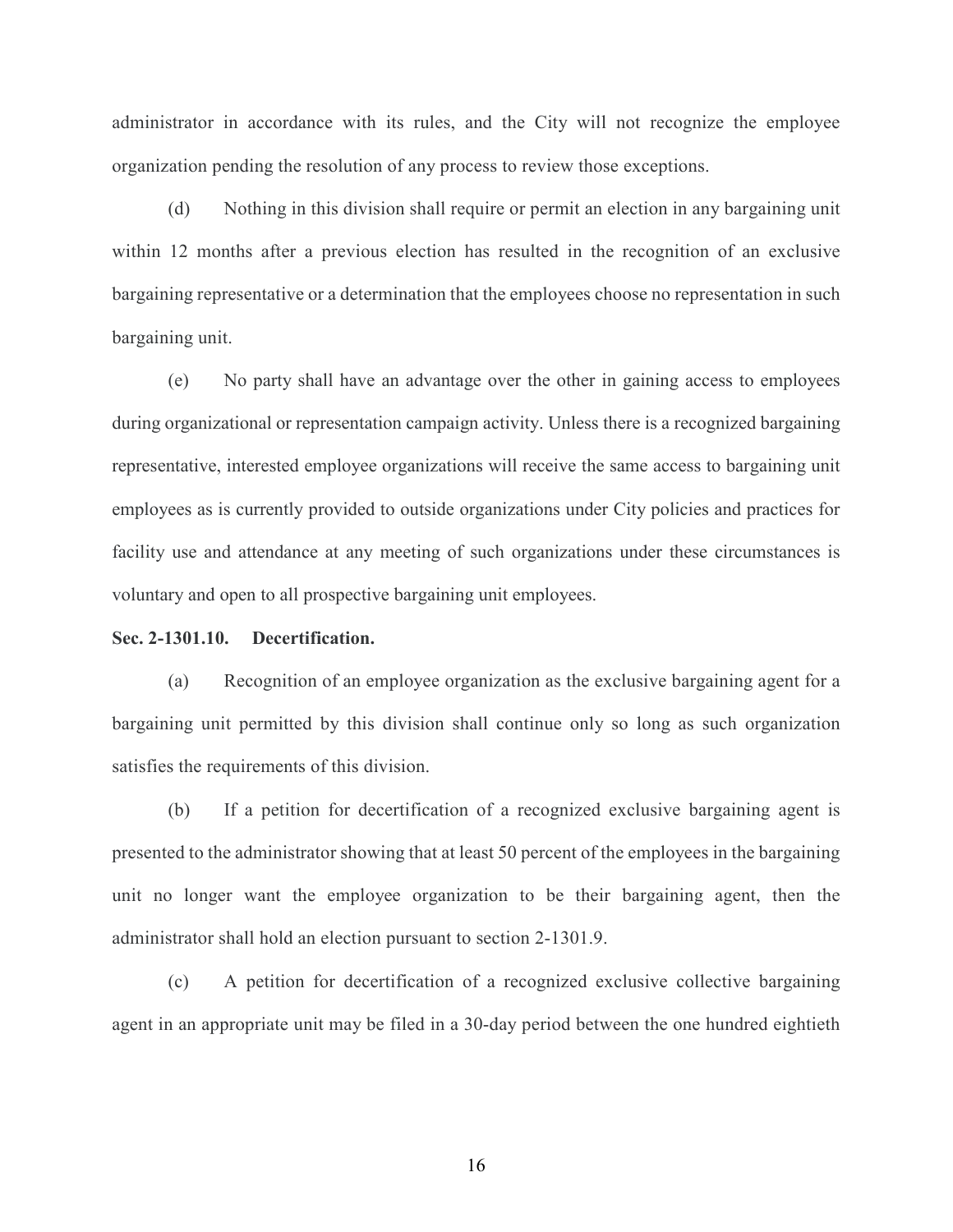and one hundred fiftieth day prior to expiration of any existing collective bargaining agreement for that bargaining unit or any time after that collective bargaining agreement has expired.

(d) For a period of one year following recognition or certification of an exclusive bargaining agent, no decertification petitions may be filed.

(e) The employee organization no longer shall be recognized as the exclusive bargaining agent of the employees in the bargaining unit if a majority of the employees in the appropriate bargaining unit vote in the decertification election to no longer be represented by the employee organization and a final outcome of that election has been certified by the administrator.

#### **Sec. 2-1301.11. Rights accompanying exclusive representation.**

Any employee organization recognized as the bargaining agent for employees in an appropriate bargaining unit shall have the following rights:

(1) To speak on behalf of all employees in the unit and shall be responsible for representing the interests of all employees in the bargaining unit without discrimination and without regard to employee organization membership;

(2) To meet at reasonable times and places to engage in good faith collective bargaining on matters that, under this division, may be the subject of collective bargaining, in an effort to reach an agreement, subject to the tentative approval of the Chief Administrative Officer.

(3) To meet with bargaining unit employees on the premises of the City in non-secure areas during times when the employees are on break or in a non-duty status. Any other employee organization that has submitted a petition and established a valid question concerning representation of the bargaining unit shall also be permitted to meet with bargaining unit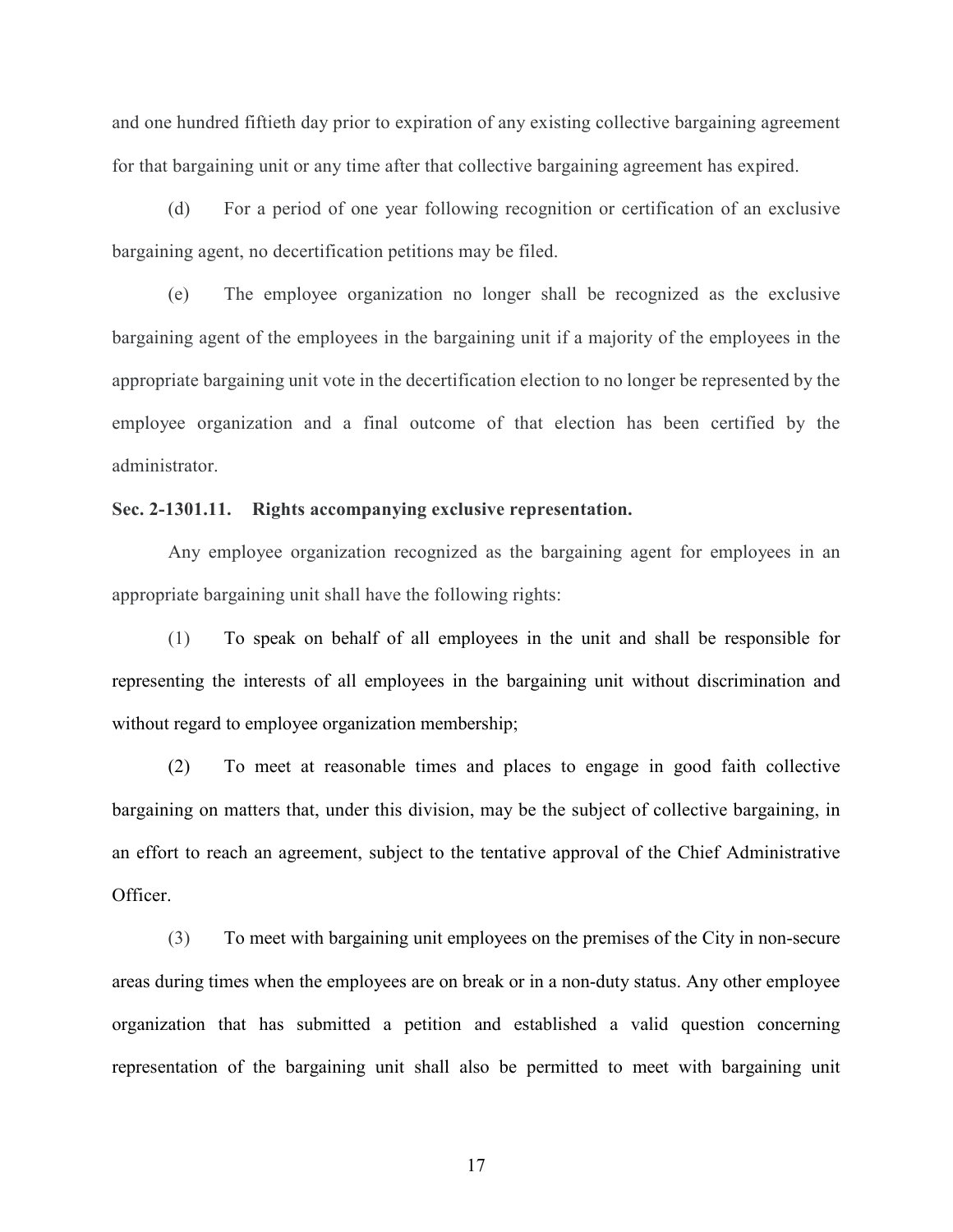employees with the same limitations. This subsection shall not restrict an exclusive bargaining agent and the City from negotiating for greater access to employees by the exclusive bargaining agent as a provision of a collective bargaining agreement.

(4) To meet with newly hired employees, without charge to the pay or leave time of any of the employees for a maximum of 30 minutes, within 30 calendar days from the date of hire, during new employee orientations, or if the City fails to conduct new employee orientation, at individual or group meetings.

(5) To be the only labor organization eligible to receive from the City amounts deducted from the pay of employees as authorized by written assignment of the employees, for the payment of regular and periodic dues to the exclusive bargaining agent, unless two exclusive bargaining agents of City employees agree that they can both receive deductions from the same employee. Any such authorization may be revoked in accordance with the terms of the authorization which shall provide a period of irrevocability of not more than one year. An authorization that satisfies the Uniform Electronic Transactions Act (Code of Virginia, §§ 59.1- 479—59.1-497), including, without limitation, electronic authorizations and voice authorizations, shall be valid for employees' authorizations for payroll deductions and authorization for representation for purposes of a petition filed by an employee organization for exclusive representation.

(6) To be represented at any formal discussion between one or more representatives of the City and one or more employees in the bargaining unit or their representatives concerning (i) any matter that is within the scope of collective bargaining as set forth in this division's definition of collective bargaining, or (ii) any examination of bargaining unit employees by a representative of the City in connection with an investigation if the employee reasonably believes that the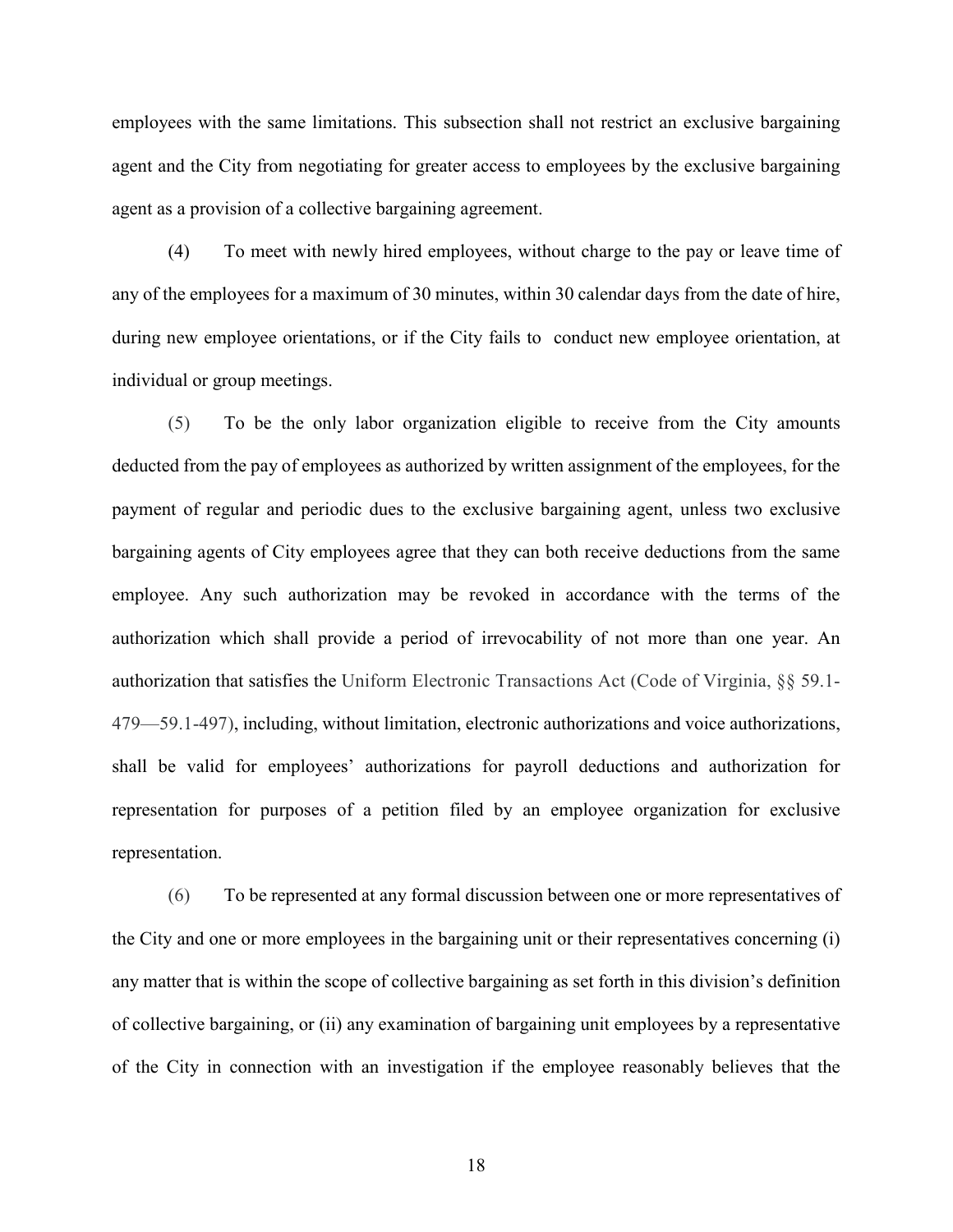examination involves matters covered by any collective bargaining agreement then in effect or any matter that may reasonably lead to discipline of that employee, and the employee requests representation.

(7) Notwithstanding any other provision in this section, an individual employee may present a personal complaint, concern or question at any time to the City without the intervention of an employee organization, provided that any such organization that is recognized by the City as the exclusive bargaining agent for the bargaining unit in which the employee is a member is afforded an effective opportunity to be present and to offer its view at any meetings held to adjust the matter and that any adjustment made shall not be inconsistent with the terms of any applicable collective bargaining agreement. Such employee or employees who utilize this avenue of presenting personal complaints, concerns or questions to the City shall not do so under the name, or by representation, of an employee organization.

#### **Sec. 2-1301.12. Good faith bargaining.**

(a) The bargaining agent must submit a written request to the Chief Administrative Officer for any collective bargaining intended to result in a collective bargaining agreement to become effective for a given fiscal year in time for collective bargaining to begin on or before July 1 of the preceding fiscal year and conclude, including any impasse resolution procedures, by December 1 of the preceding fiscal year to ensure adequate time for inclusion in the Mayor's proposed budget for the given fiscal year.

(b) Nothing in this division requires either party to make any concessions or agree to the other party's proposals.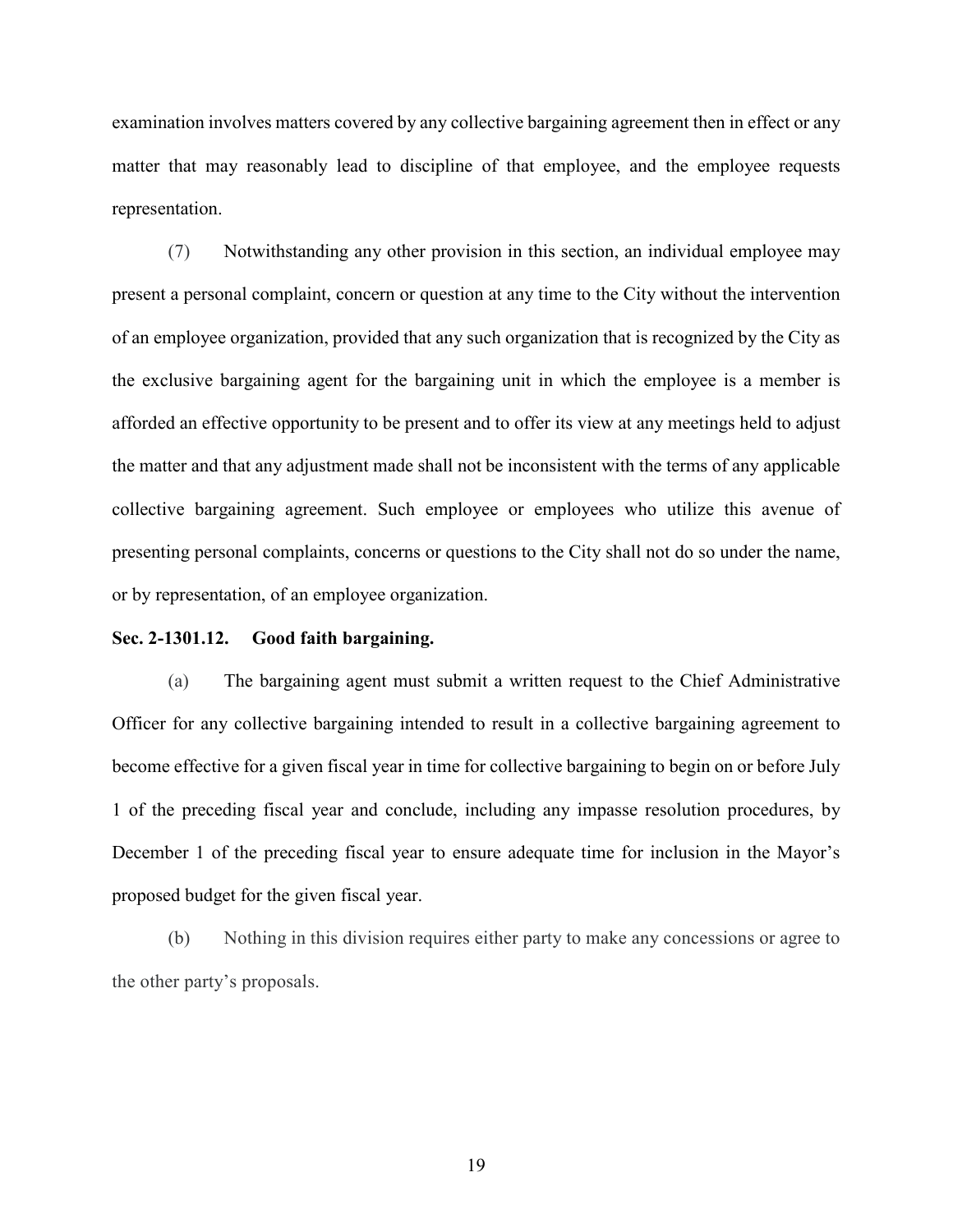(c) Good faith bargaining shall not include submission of or a response to a proposal that (i) violates the rights of employees as set forth in section 2-1301.3 or (ii) impairs, restricts, or delegates any authority of the City that this division has explicitly reserved solely to the City.

(d) The Mayor shall designate or appoint the City's representative(s) in collective bargaining negotiations in the Mayor's sole discretion.

(e) If an employee organization serves as the exclusive bargaining representative of more than one bargaining unit, it shall consolidate its bargaining with the City and negotiate a common master agreement on all matters not unique to particular bargaining unit.

(f) The Chief Administrative Officer shall meet and confer with police and fire supervisors ineligible to bargain collectively regarding matters within the scope of collective bargaining as specified in this division with the specific intent to address salary compression, as commonly defined or understood, resulting from collective bargaining with eligible police and fire uniformed employees.

**Sec. 2-1301.13. Collective bargaining agreement.**

(a) No collective bargaining agreement shall be effective or enforceable until the City Council has adopted an ordinance to approve the text of the collective bargaining agreement after reviewing the fiscal impact statement required by this section and holding the requisite public hearing.

(b) When the parties reach a tentative agreement, they shall reduce it to writing, and the Chief Administrative Officer and the duly authorized representative of the bargaining agent shall sign the tentative agreement to indicate their approvals. The bargaining agent's signature certifies that the bargaining unit has approved or ratified the tentative agreement in accordance with the procedures or governing rules of the bargaining agent.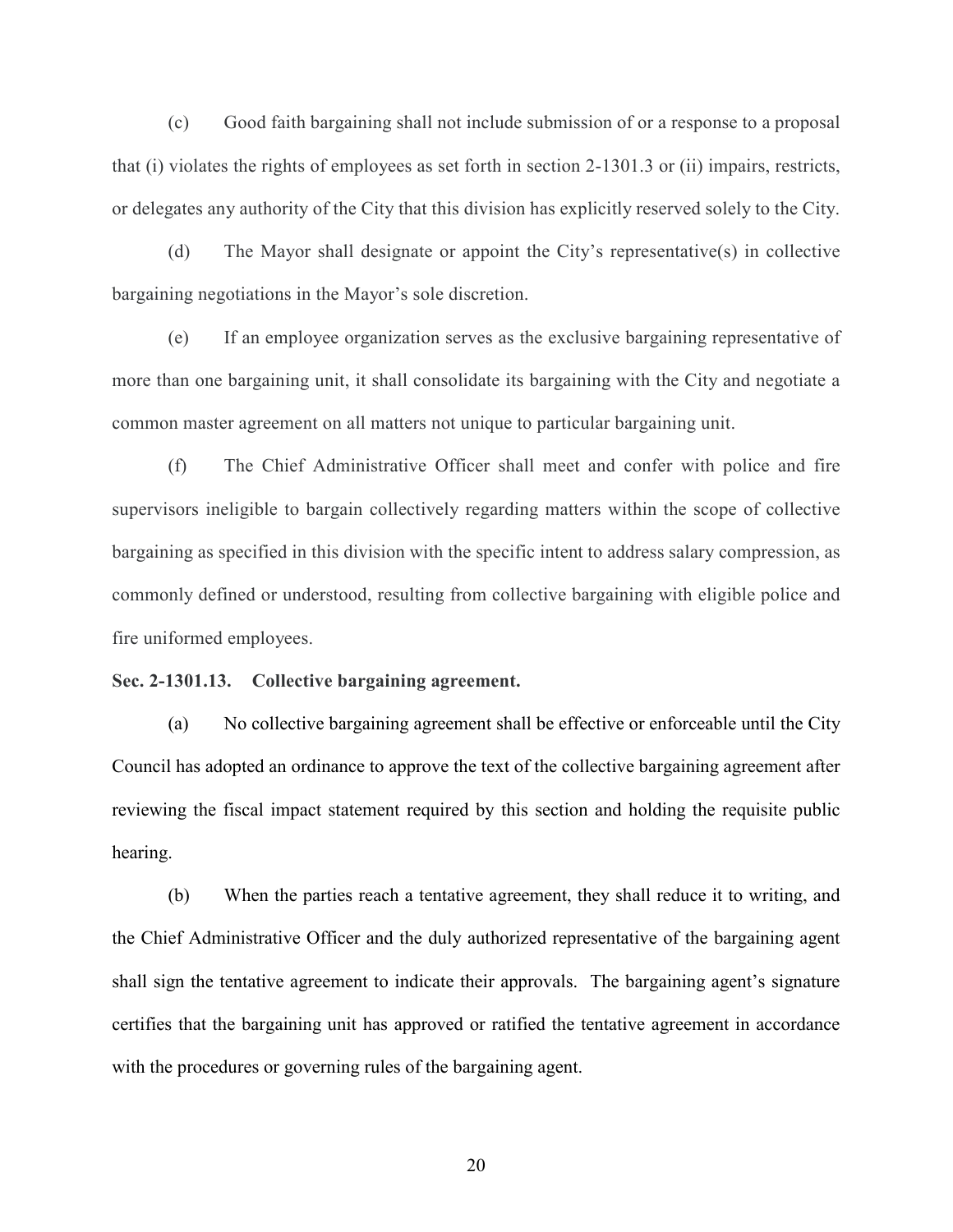(c) No later than 60 days after the parties have signed the tentative agreement, the Chief Administrative Officer shall (i) prepare a fiscal impact statement for the tentative agreement and (ii) submit the tentative agreement with the fiscal impact statement for approval by the City Council via ordinance in accordance with the City Council's standard procedures and schedules.

(d) Should the City Council reject the tentative agreement, it may cause the Council Chief of Staff to provide a detailed statement of the reasons for rejection to inform any further negotiations.

(e) A collective bargaining agreement reached by the parties shall be contrary to public policy and shall not bind the parties or be enforceable by either party to the extent that it is not the result of good faith bargaining in accordance with section 2-1301.12.

#### **Sec. 2-1301.14. Labor-management dispute and impasse resolution.**

(a) The City and an exclusive bargaining agentshall discussthe feasibility of resolution of labor-management disputes informally by discussion between the parties' designees before resort to formal mediation or arbitration. Failure to actually engage in such informal resolution prior to submitting a labor-management dispute or prohibited practice claim for mediation or arbitration shall not be grounds for dismissal of a claim under this division. In the event that the City and the bargaining agent are unable to informally resolve a labor-management dispute if and when engaged, either party or the parties jointly may submit the dispute to the administrator for mediation or arbitration, if applicable, pursuant to procedures instituted by the administrator.

(b) In the event that the City and the bargaining agent are unable to reach a collective bargaining agreement within 120 days after their first meeting or September 1, whichever is earlier, an impasse may be called by either party and resolution may be sought by submission of any unresolved issues pursuant to the following process: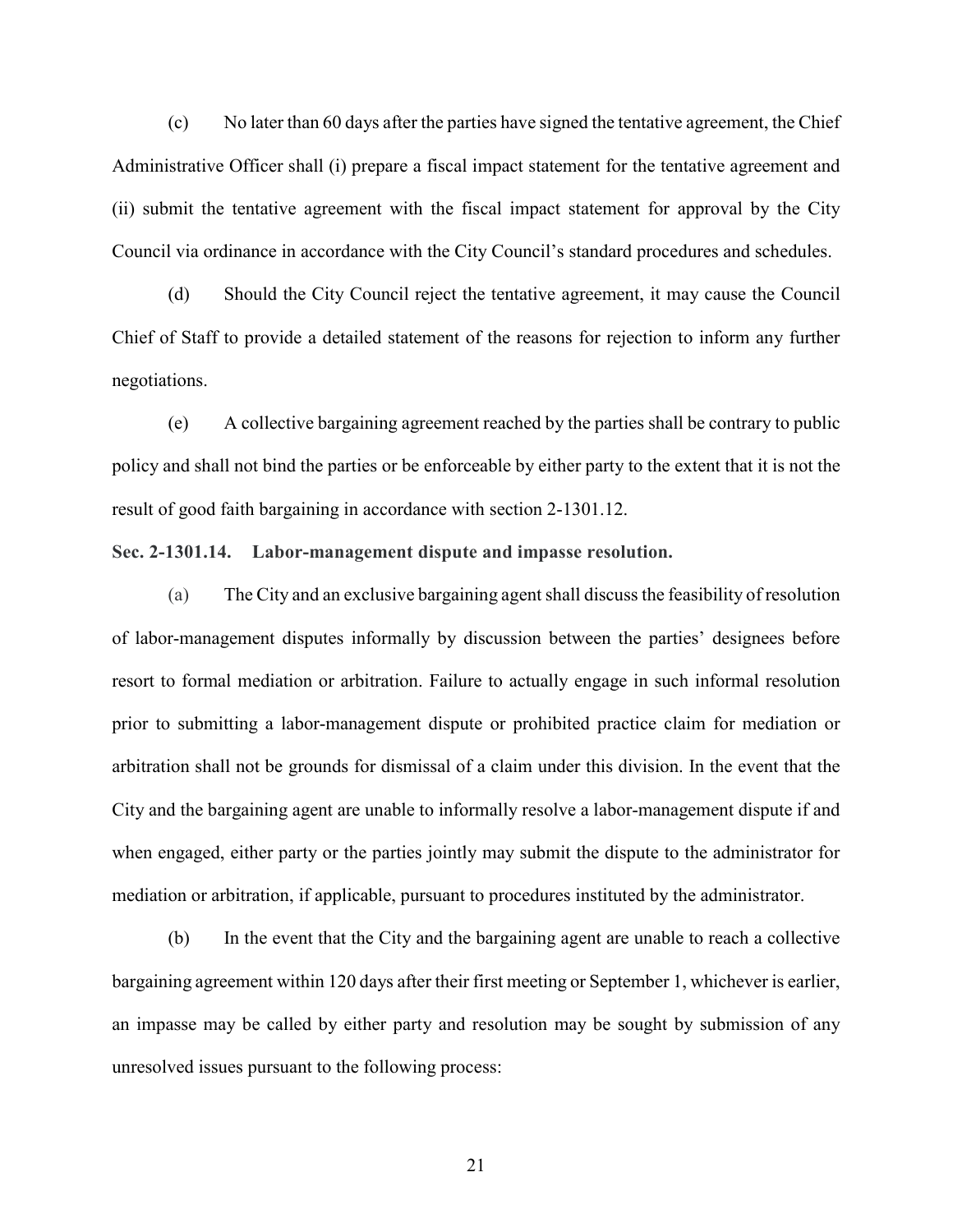(1) The party declaring impasse will submit to the administrator a request for mediation. The mediation will be conducted by the administrator or a mediator selected through procedures established by the administrator. The administrator or other mediator shall set reasonable deadlines for all steps of the mediation process. Negotiations on all matters shall continue throughout impasse procedures.

a. The mediation process is advisory only, and the administrator or other mediator shall have no authority to bind either party.

b. The mediation process and any comments, statements or suggestions from the administrator or other mediator or the parties and any documents evidencing the same made or created during the mediation process shall not be disclosed except as required by law. Only attendees and participants chosen by a party may attend or participate in the mediation.

c. The parties shall share the costs of mediation equally.

(2) At the request of either party, and not later than September 15, impasses not resolved through negotiation or mediation shall be submitted to non-binding factfinding. The parties shall jointly select a fact-finder or, if they are unable to agree on a fact-finder, they shall request a list of seven arbitrators from the Federal Mediation and Conciliation Service. Each party in turn shall strike a name from the list until only one name remains. The party making the first strike will be chosen by a random method. Negotiations shall continue throughout the impasse procedures. The selected fact-finder shall proceed as follows:

a. The fact-finder will convene hearings for the parties to submit evidence in support of their positions. Such hearings will be open to the public.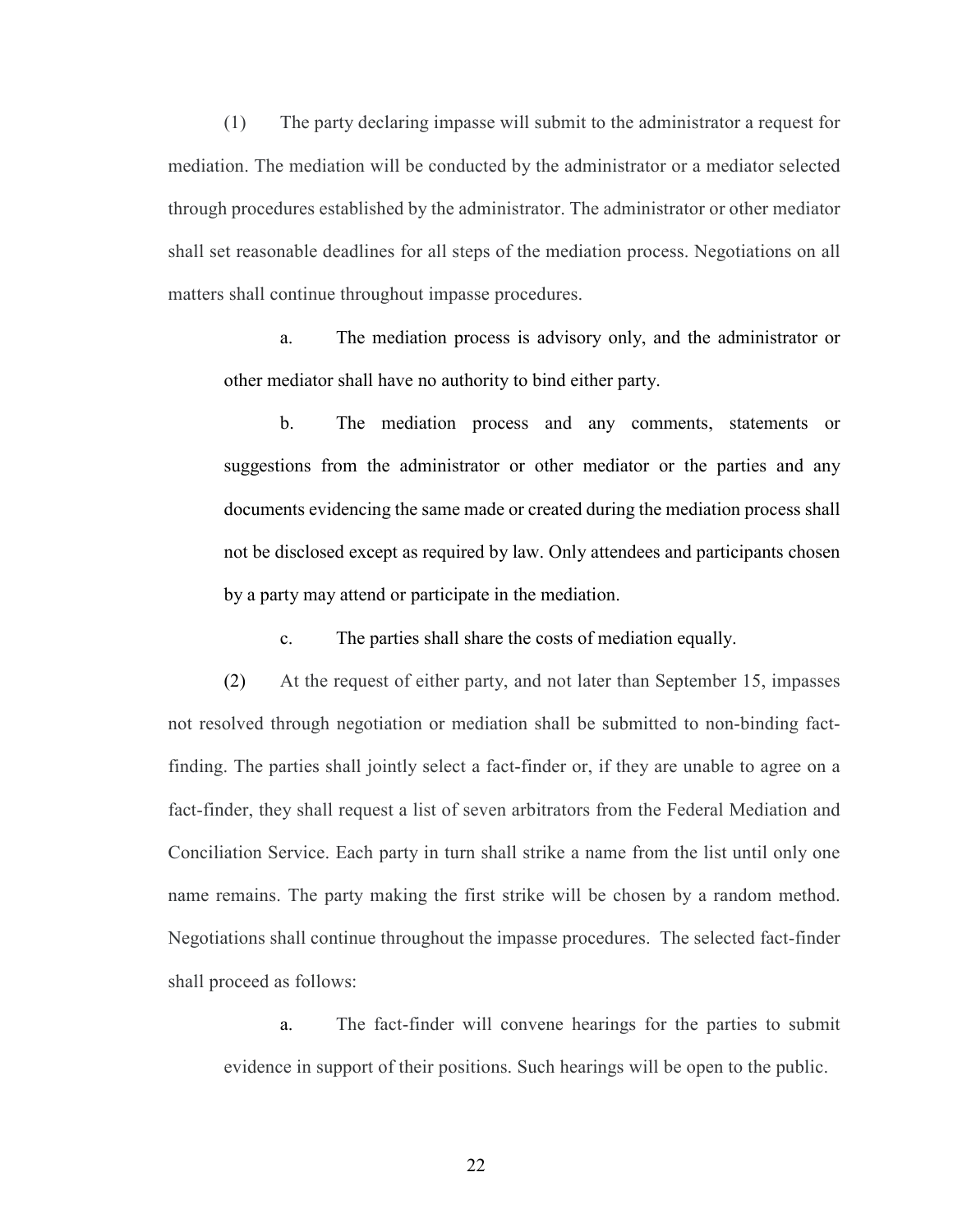b. In making any decision under the impasse procedure authorized by this division, the fact-finder shall give weight to the following factors:

1. The lawful authority of the City;

2. Stipulations of the parties;

3. The interests and welfare of the public;

4. The financial ability of the City to meet the costs of any items to be included in the agreement.

5. Comparison of wages, hours, and terms and conditions of employment of the employees involved in the arbitration proceedings with the wages, hours, and terms and conditions of employment of other persons performing similar services in the public and private sectors, if applicable.

6. The average consumer prices for goods and services, commonly known as the cost of living;

7. The overall compensation presently received by the employees involved in the arbitration;

8. Changes in any of the foregoing circumstances during the pendency of the arbitration proceedings; and

9. Such other factors that are normally or traditionally taken into consideration in the determination of wages, hours, and terms and conditions of employment through voluntary collective bargaining, mediation, arbitration, or otherwise between the parties, in public service or in private employment.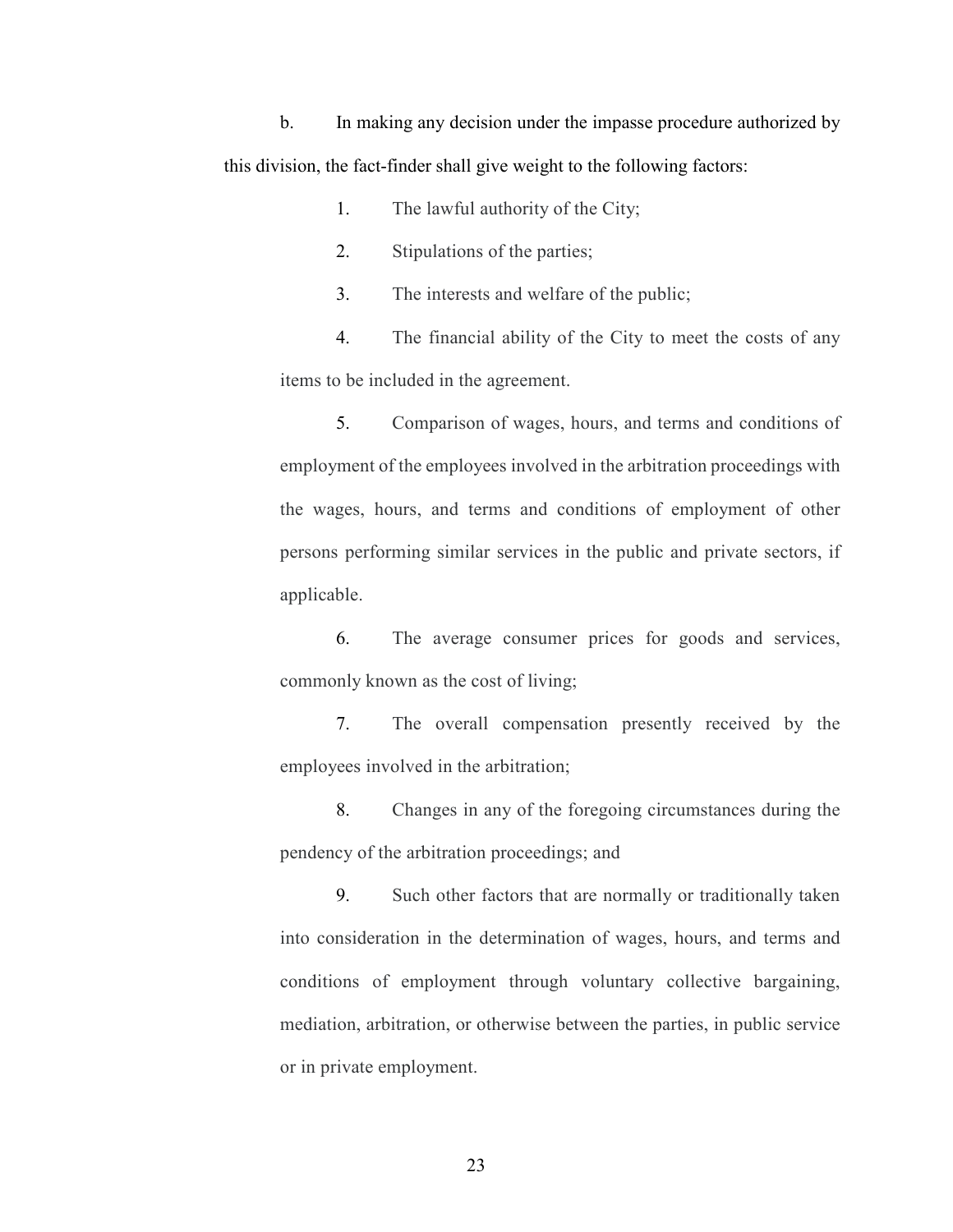c. The fact-finder shall produce a written decision that comprised of a proposed collective bargaining agreement and an explanation of the basis for the proposed collective bargaining agreement. The fact-finder shall submit the written decision to the Chief Administrative Officer and the exclusive bargaining representative not later than October 15.

d. During the seven-day period following the fact-finder's submission of the written decision, the parties shall meet and attempt to negotiate an agreement based on the fact-finder's recommendations. By mutual agreement, the seven-day period may be extended once for a maximum of seven days.

e. At the conclusion of the seven-day period, or a longer period, if agreed to by the parties, if the parties still have not reached an agreement, the factfinder's decision will be submitted to the City Council. Each party will be allowed to submit written position statements to the City Council within ten days in support of or in opposition to the fact-finder's decision.

f. At its next meeting following the period for party submissions to the City Council, the City Council shall provide at least 30 minutes to each of the parties subject to the impasse for the purposes of explaining and justifying its last offer and thereafter render a decision on the matters subject to continuing impasse. The City Council may extend the 30-minute period and is not required to do so in a manner that gives equal time to each party.

g. The City Council will vote on whether to accept the fact-finder's decision. In doing so, it may amend parts of it consistent with the City Council's regular process for amending matters before the City Council. In considering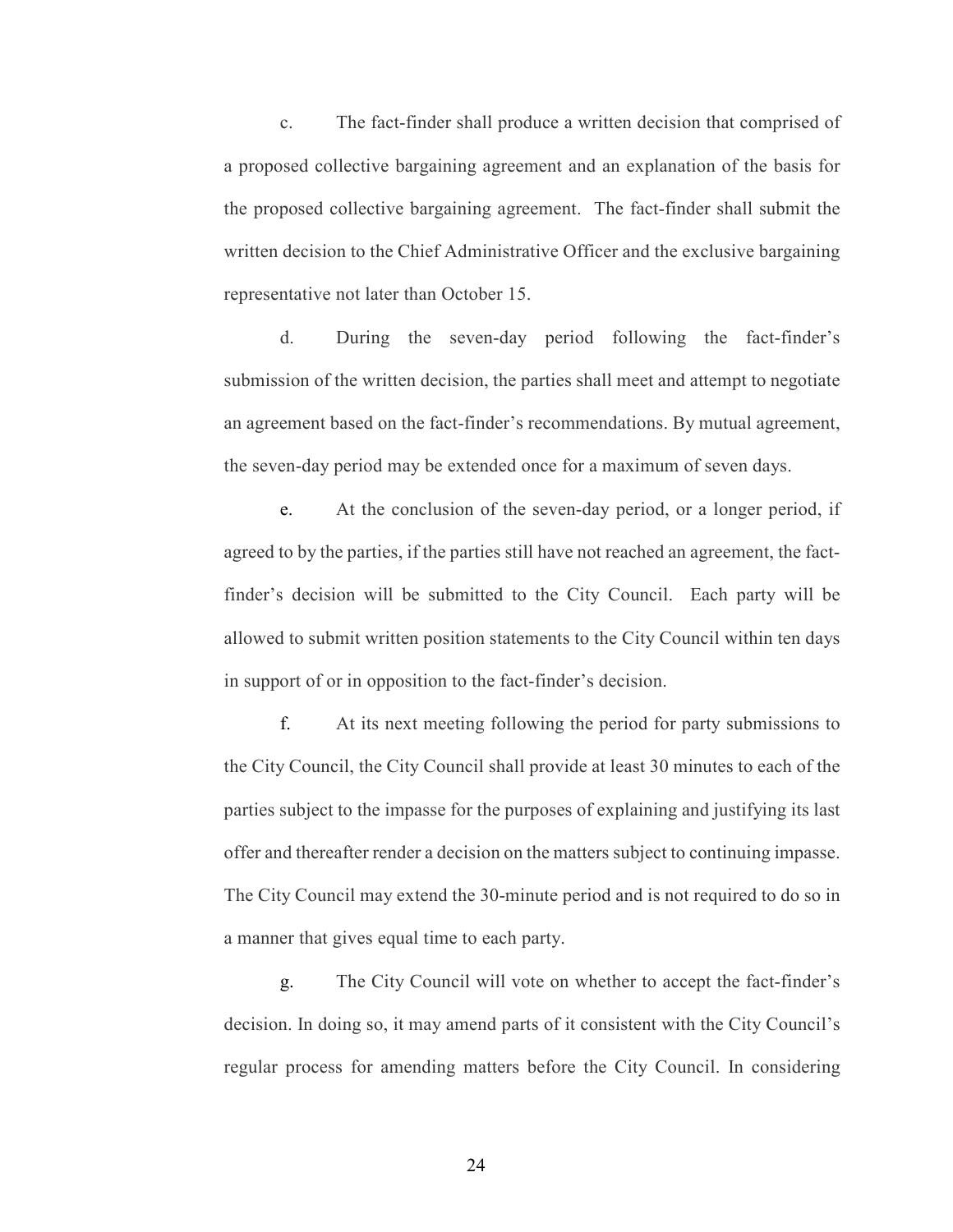whether and how to approve or amend the fact-finder's decision, the City Council members will give deference to the fact-finder's evaluation of evidence, provided that the Council shall have complete legislative discretion in approving, amending, or rejecting the fact-finder's decision.

h. The results of City Council's vote on the fact-finder's decision will be a proposed new collective bargaining agreement to be acted upon by the City Council in the mode prescribed by section 2-1301.13.

i. The expenses of the fact-finder shall be borne equally by the parties.

#### **Sec. 2-1301.15. Strikes and lockouts.**

Pursuant to Code of Virginia, § 40.1-55, any employee who, in concert with two or more other such employees, strikes or willfully refuses to perform the duties of their employment shall be deemed by that action to have terminated their employment and shall be ineligible for employment in any position or capacity during the next 12 months by the City. The City shall not engage in a lockout of employees from the workplace. Any employee organization determined to have violated this section shall be deemed decertified under this division, shall cease to receive any dues or fees collected by paycheck withholding, and shall not be certified as a bargaining agent, otherwise accorded recognition as a bargaining agent, or receive any dues or fees collected by paycheck withholding for a period of one year.

#### **Sec. 2-1301.16. Prohibited practices.**

(a) Neither the City nor any exclusive bargaining agent shall refuse to negotiate in good faith with respect to matters within the scope of collective bargaining as defined in this division.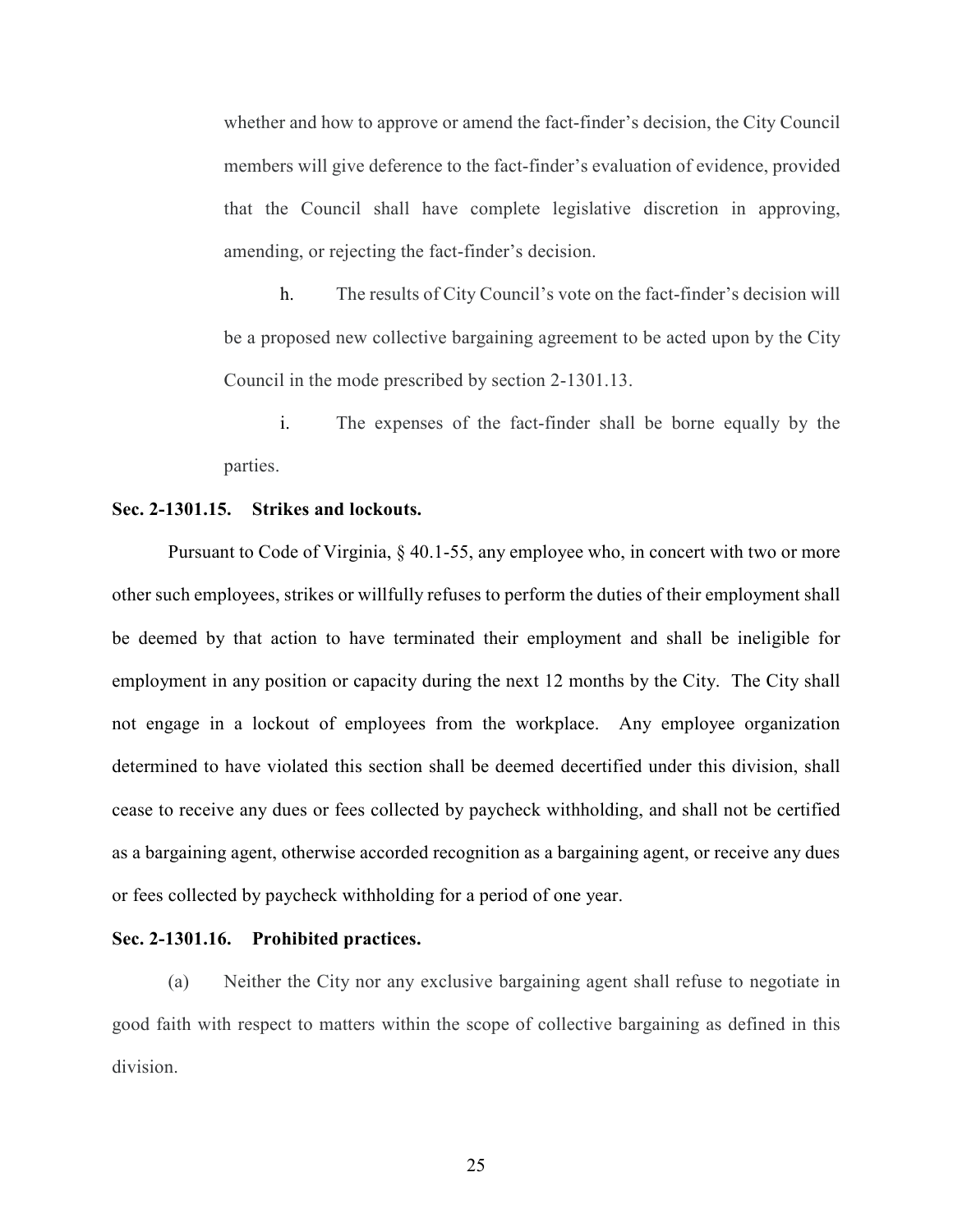(b) The City and its agents shall not:

(1) Interfere with, restrain or coerce employees in the exercise of rights granted by this division;

(2) Dominate or interfere in the administration of any employee organization;

(3) Encourage or discourage membership in any employee organization, committee, or association including by discrimination in hiring, tenure, or other terms and conditions of employment;

(4) Discharge or discriminate against any employee because the employee has filed an affidavit, petition, or complaint or given any information or testimony under this division or because the employee has formed, joined, or chosen to be represented by any exclusive bargaining agent;

(5) Deny the rights accompanying certification as the exclusive bargaining agent as conferred by this division;

(6) Refuse to participate in good faith in any agreed-upon impasse resolution procedures or those set forth in this division; or

(7) Refuse to reduce a collective bargaining agreement to writing and sign such agreement provided all conditions for an enforceable agreement, as set forth in this division, have been met.

(c) No employee organization or its agents shall:

(1) Interfere with, restrain, or coerce any employee with respect to rights granted in this division or with respect to selecting an exclusive representative;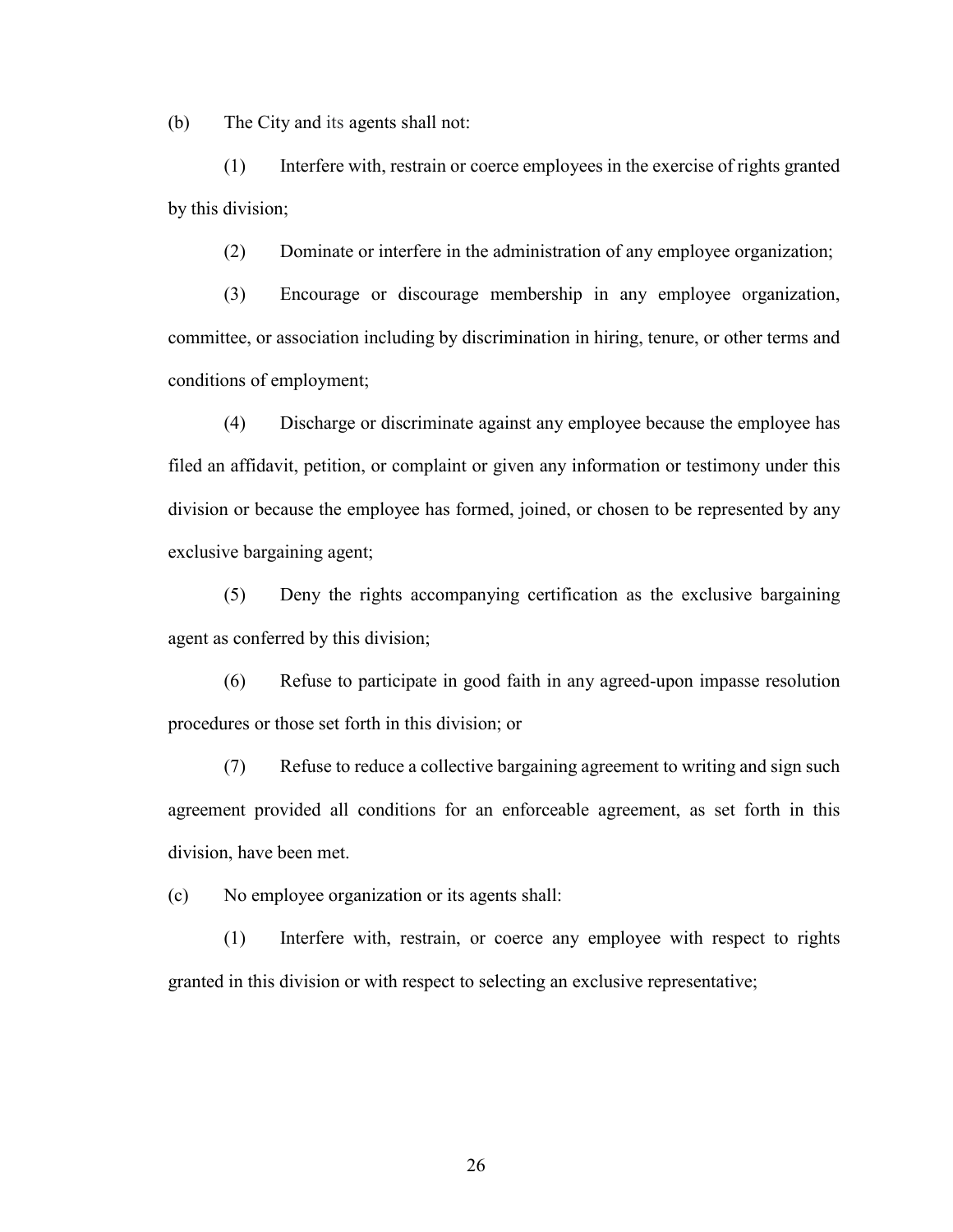(2) Willfully fail to represent an employee who is in a bargaining unit exclusively represented by the employee organization fairly regarding matters within the scope of collective bargaining, and without discrimination.;

(3) Refuse to bargain collectively with the City as provided in this division; or

(4) Refuse to participate in good faith in or violate any agreed-upon impasse resolution procedures or those set forth in this division.

#### **Sec. 2-1301.17. Prohibited practice charge procedures.**

(a) Proceedings against a party alleging a violation of section 2-1301.16 shall be commenced by filing a charge with the administrator within 90 days of the alleged violation, or acquiring knowledge thereof, and causing a copy of the charge to be served upon the accused party in accordance with section 2-1301.19. The accused party shall have 10 days within which to file a written answer to the charge. The administrator may conduct a preliminary investigation of the alleged violation, and if the administrator determines that the charge has no legal or factual basis, they may dismiss the charge. If the charge is not dismissed, the administrator shall promptly thereafter set a time and place for a hearing. The parties shall be permitted to be represented by counsel or other designated representative, summon witnesses, and request the administrator to subpoena witnesses and the production of records on the requester's behalf. Compliance with the technical rules of pleading and evidence shall not be required.

(b) The administrator may designate a hearing officer to conduct any hearing. The hearing officer shall have such powers as may be exercised by the administrator for conducting the hearing and shall follow procedures adopted by the administrator for conducting the hearing. The decision of the hearing officer may be appealed to the administrator and the administrator may hear the case de novo or upon the record as submitted before the hearing officer.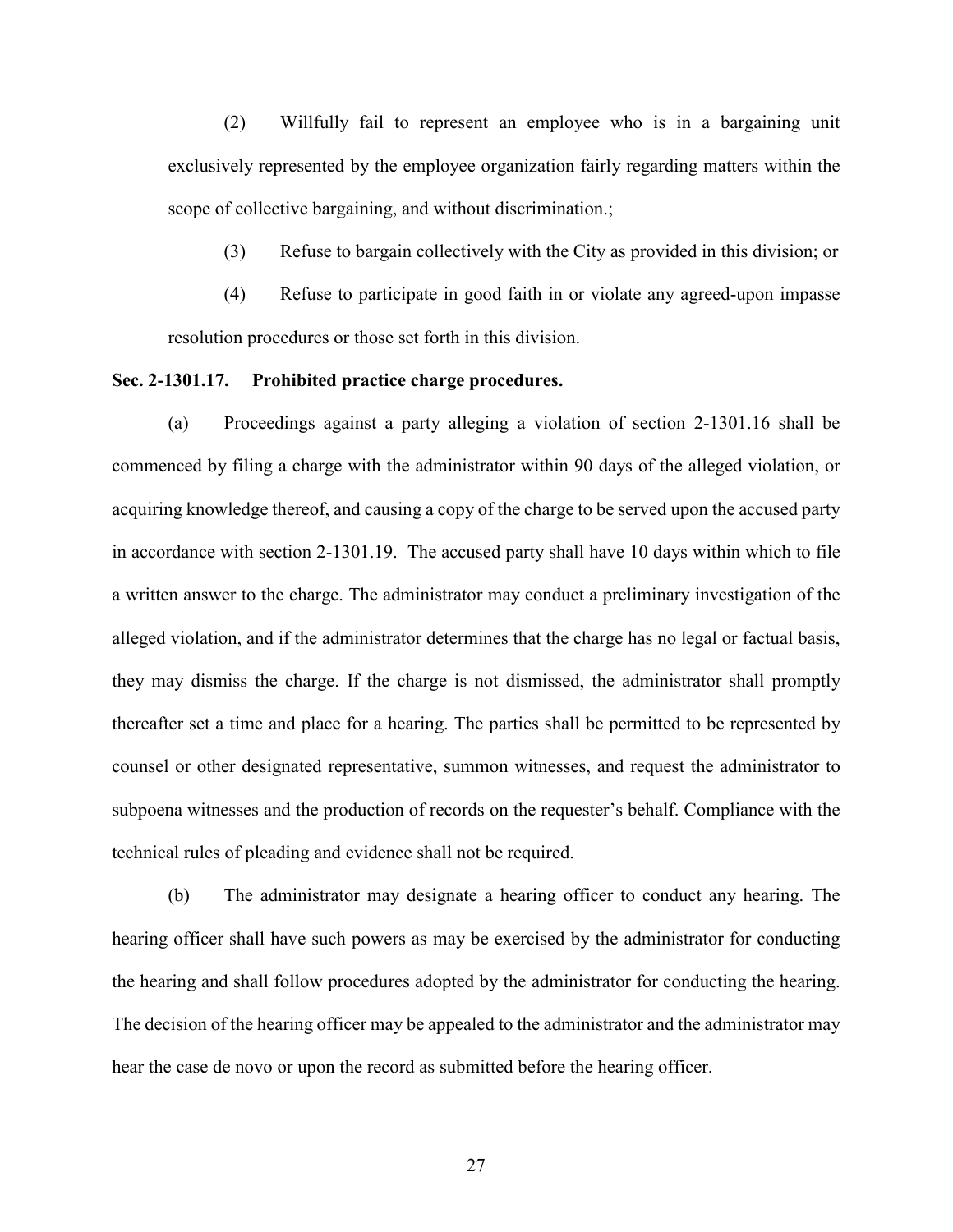(c) The administrator shall provide for an official written transcript to report the proceedings, the costs of which shall be borne equally by the parties.

(d) The administrator shall file its findings of fact and conclusions. If the administrator finds that the party accused has violated any provision of this section, the administrator may issue an order directing the party to cease and desist engaging in the violation and may order such other reasonable affirmative relief as is necessary to remedy the violation. Under the provisions for court review of arbitration awards set forth in the Uniform Arbitration Act, Code of Virginia, §§ 8.01- 581.01—8.01-581.016, the administrator or either party may petition the circuit court within 21 days from the date of the decision for enforcement of an order made under this section.

(e) Any party aggrieved by any decision or order of the administrator may within 21 days from the date of such decision or order is filed, appeal to the circuit court to obtain judicial review pursuant to the provisions for judicial review set forth in the Uniform Arbitration Act, Code of Virginia, §§ 8.01-581.01—8.01-581.016.

#### **Sec. 2-1301.18. Time limits.**

Any time limits in this division may be extended by written agreement of the Chief Administrative Officer, the employee organization, and any other appropriate parties.

#### **Sec. 2-1301.19. Notices.**

Any notice required under this division shall be in writing, but service of any such notice shall be sufficient if mailed by certified mail, return receipt requested, addressed to the last-known address of the party to be served, unless otherwise provided in this division or by the rules of the administrator, which rules shall provide for the electronic service of documents. Refusal of certified mail by any party shall be considered service. Prescribed time periods shall commence from the date of the receipt of the notice.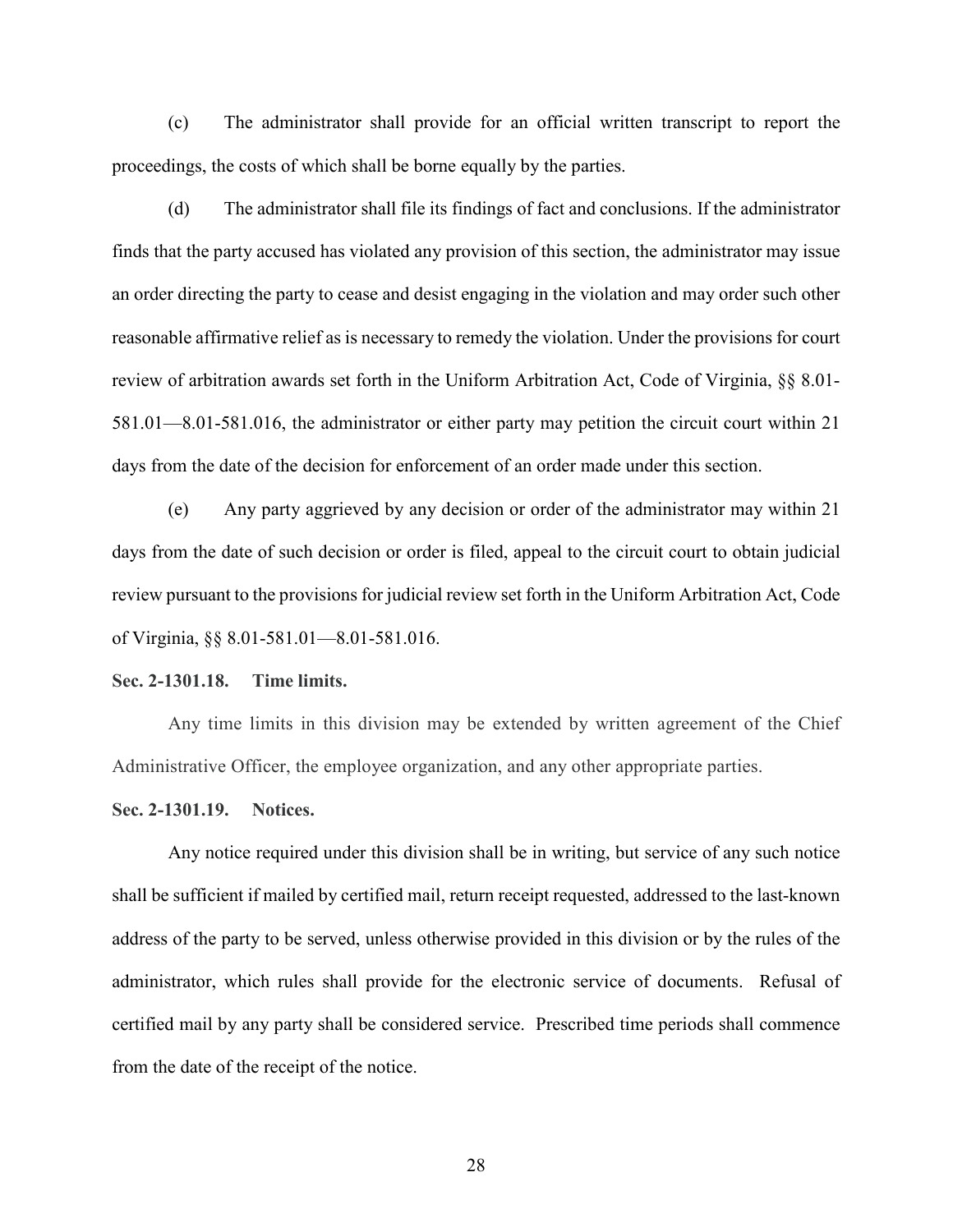## **Sec. 2-1301.20. Review of division.**

The Mayor shall conduct a review of this division and its effectiveness for the purposes set forth in section 2-1301.1 and submit a report of the Mayor's findings and recommendations to the City Council within one year after the division has been in effect for two years.

§ 2. This ordinance shall be in force and effect upon adoption.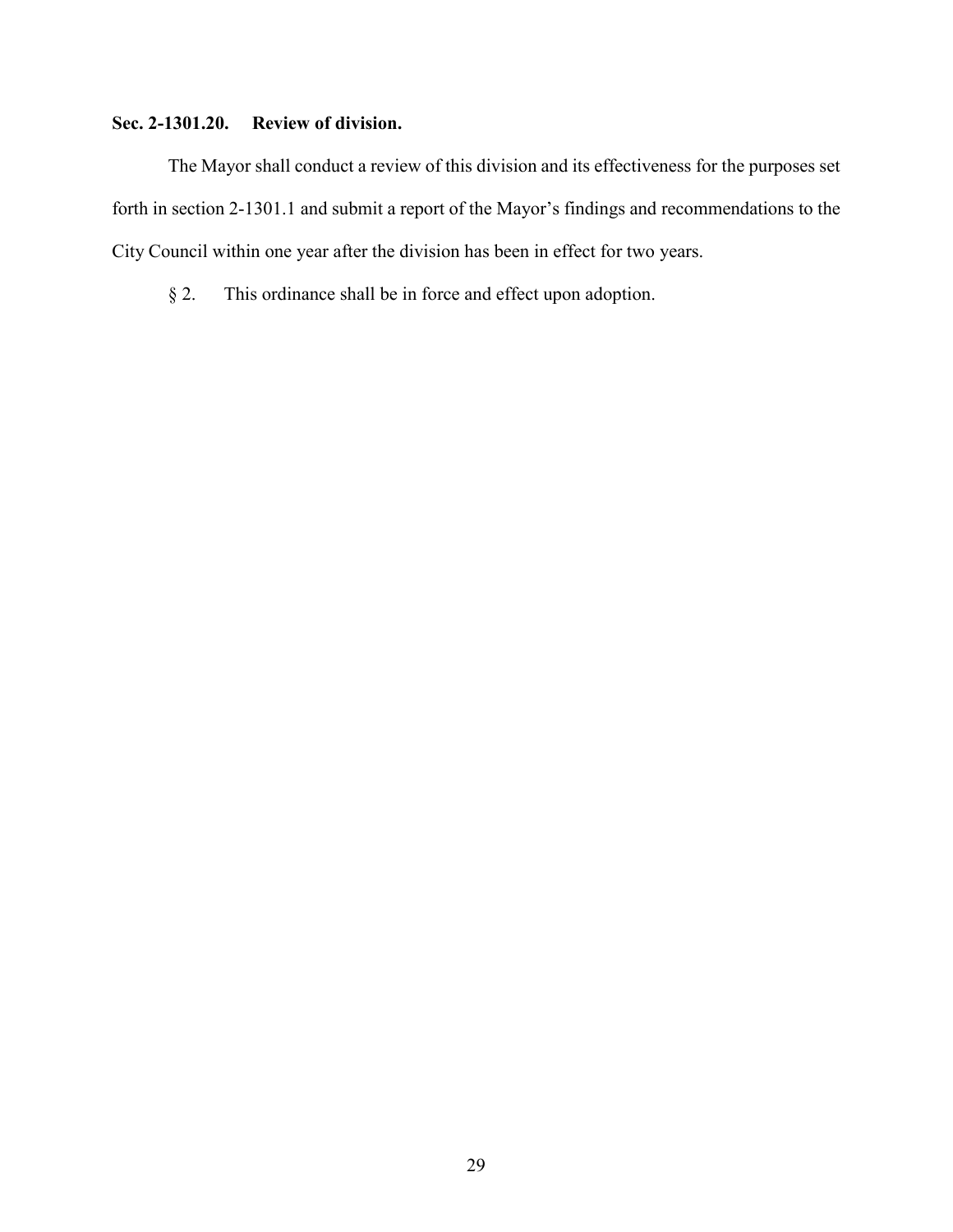





**Office of the Council Chief of Staff** 

# **Ordinance/Resolution Request**

| TITLE.         | <b>Establishing Collective Bargaining Procedures in the City of</b><br><b>Richmond's Government.</b>                           |  |
|----------------|--------------------------------------------------------------------------------------------------------------------------------|--|
| <b>PAGE/s</b>  | 1 of 2                                                                                                                         |  |
| <b>DATE</b>    | November 30, 2021                                                                                                              |  |
| <b>COPY</b>    | Reva Trammell, 8th District Council Member<br>Rick Bishop, 8th District Liaison<br>Tabrica Rentz, Interim Deputy City Attorney |  |
| <b>FROM</b>    | Steven Taylor, Council Policy Analyst                                                                                          |  |
| <b>THROUGH</b> | Joyce Davis, Interim Council Chief of Staff                                                                                    |  |
| <b>TO</b>      | Haskell Brown, Interim City Attorney                                                                                           |  |

| This is a request for the drafting of an | Ordinance $\boxtimes$ |  | <b>Resolution</b>                   |  |  |
|------------------------------------------|-----------------------|--|-------------------------------------|--|--|
| <b>REQUESTING COUNCILMEMBER/PATRON</b>   |                       |  | <b>SUGGESTED STANDING COMMITTEE</b> |  |  |
| Trammell                                 |                       |  | <b>Government Operations</b>        |  |  |
| <b>ORDINANCE/RESOLUTION SUMMARY</b>      |                       |  |                                     |  |  |

## The patron requests that legislation be drafted for Council's consideration establishing requisite processes needed to establish collective bargaining with City employees, substantially as attached and where legally possible.

#### **BACKGROUND**

Effective May 1, 2021 the General Assembly allows local governments to collectively bargain with the employees of a local government. Local governments need to act to authorize collecting bargaining, to define the scope of collective bargaining, and to establish processes by which bargaining units are defined and representation recognized, all so that employees can effectively bargain with management towards one or more collective bargaining agreements.